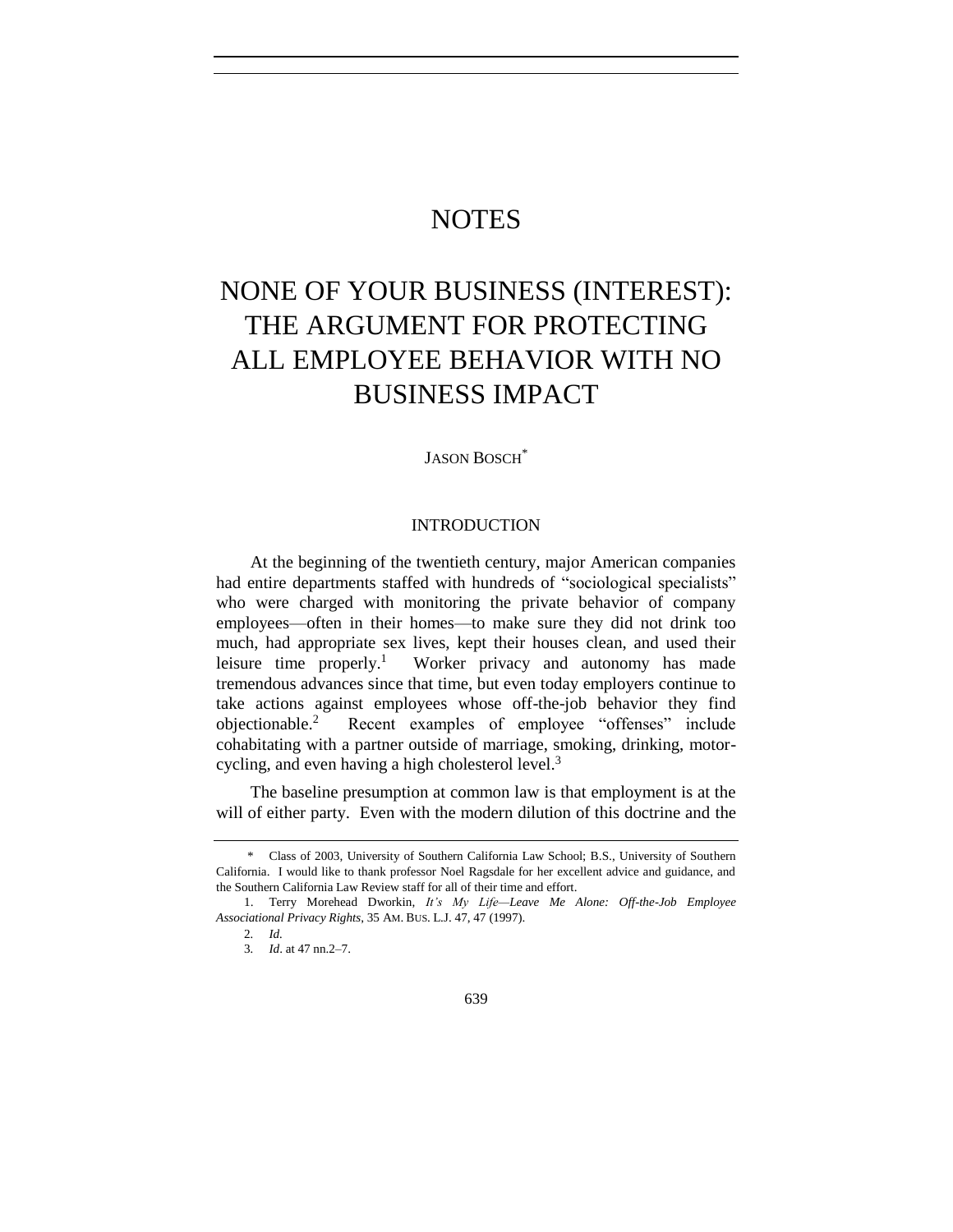many exceptions that have been carved out by courts and by statute, employers still have the ability to discharge, or constructively discharge, an employee for doing anything not protected by a specific statute or not included in the nebulous protection against violations of "public policy." This broad deference to employers' judgment in employment matters is a result of judicial reluctance and inability to deal with issues relating to business efficiency and job performance. At-will employment encourages the flexibility and freedom needed for managers to make efficient decisions that best help their businesses compete in the marketplace. Certainly there is a consensus that managers know much better than judges what policies are needed to foster peak performance from their workforce. However, employees should not have to relinquish autonomy over every aspect of their lives just to get or keep a job. Employers have a vested interest in controlling those aspects of employees' lives that reasonably affect the employees' performance on the job, but that does not justify giving employers carte blanche to control every aspect of their employees' lives. This Note argues that employers should only be able to take employment actions against employees for behavior that sufficiently impacts legitimate business interests.<sup>4</sup>

Part I begins by examining the traditional at-will system and its faulty dependence on the market system to protect employees. Part II then explores the various common law and statutory protections that have been used to attempt to alleviate this problem. Based on the shortcomings of these protections, Part III argues that states should adopt a law prohibiting employment actions based upon employee behavior that does not sufficiently impact a legitimate business interest of the employer.

#### <span id="page-1-0"></span>I. AT-WILL EMPLOYMENT AND ITS FAULTS

For many years, employment in America has been presumed to be terminable at the will of either party.<sup>5</sup> Employees are free to contract for other working arrangements, but in the absence of any express or implied agreement, the employment relationship is presumed to be at-will. Not only does this arrangement leave some sixty million American workers without much job security, $6$  but it also keeps the courts out of many day-to-

<sup>4.</sup> For a more detailed discussion of the legal definitions of "sufficiently" and "legitimate business interests," see *infra* Part III.

<sup>5</sup>*. See*, *e.g.*, Rulon-Miller v. IBM, 208 Cal. Rptr. 524, 529 (Ct. App. 1984); Payne v. W. & Atl. RR. Co., 81 Tenn. 507, 517–18 (1884).

<sup>6</sup>*. See* Jack Stieber & Michael Murray, *Protection Against Unjust Discharge: The Need for a Federal Statute*, 16 U. MICH. J.L. REFORM 319, 322 (1983).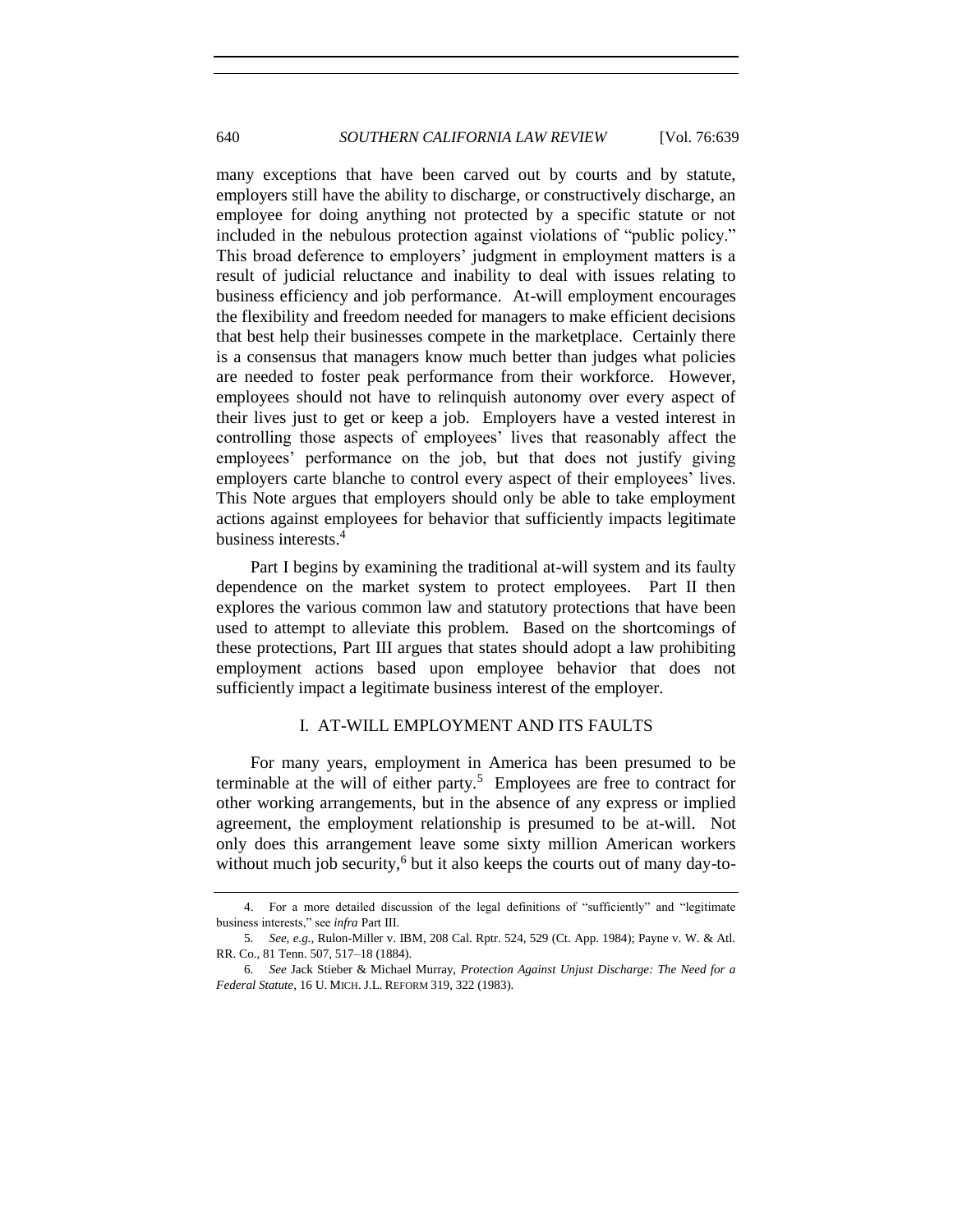#### 2003] *NONE OF YOUR BUSINESS (INTEREST)* 641

day managerial decisions, assuring flexibility and allowing employers to efficiently shape their workforce.<sup>7</sup> Under strict at-will arrangements, employers need not worry whether courts will agree with what the employer sees as inefficient individuals or inefficient behavior that merits termination or punishment. Essentially, strict at-will contracts also allow any rationale to justify terminating an employee, whether or not it has any conceivable effect on the employer's legitimate business interests.

#### A. THE MARKET'S EFFECT AND LIMITATIONS

<span id="page-2-0"></span>Ideally, the market should keep employers' policies in line with the demands of efficiency and remove unnecessary restrictions on employee behavior.<sup>8</sup> Employers who put unnecessarily restrictive policies into effect will have to pay their employees more to accept these added provisions than they are worth in terms of business efficiency, and they will ultimately terminate productive employees who refuse to meet such restrictions.<sup>9</sup> In theory, these inefficient businesses will not be able to survive in the competitive marketplace. $10$  Indeed, this pressure influences many employers in the present system, particularly those faced with a competitive labor market.<sup>11</sup> Such employers need to attract good workers, causing them to balance the legitimate interests of their businesses with the privacy needs of their employees.

The market system, however, does not always maintain this balance, as seen from the wide variety of no-impact, $12$  off-the-job behavior for which employees are terminated.<sup>13</sup> Legal economists have identified many reasons for why the market does not protect against these restrictions. First, many of the restrictions concern matters that cannot be properly quantified in terms of a monetary value.<sup>14</sup> The problem with termination

<sup>7.</sup> Besides these "business interests" such as flexibility and efficiency, there is an argument that employers also have a property interest in controlling their workforce even beyond their business interests: Employers have built the factory, bought the machines, and are paying the wages for those who operate the machines, so they should be able to decide who operates those machines in their factories. This argument is discussed and dismissed for the purposes of this Note in Part I, *infra*.

<sup>8</sup>*. See* John Edward Davidson, *Reconciling the Tension Between Employer Liability and Employee Privacy*, 8 GEO. MASON U. CIV. RTS. L.J. 145, 161 (1998).

<sup>9</sup>*. See id.*

<sup>10</sup>*. See id.* at 161–62.

<sup>11</sup>*. See id.* at 165.

<sup>12.</sup> When the term "no-impact" behavior is used in this Note, it is meant to refer to employee behavior that has no (or insufficient) impact on the employer's legitimate business interests.

<sup>13.</sup> It is estimated that there are approximately 140,000 nonprobationary, nonunionized firings without "just cause" each year. *See* Stieber & Murray, *supra* not[e 6,](#page-1-0) at 324.

<sup>14</sup>*. See* Davidson, *supra* note [8,](#page-2-0) at 163–64.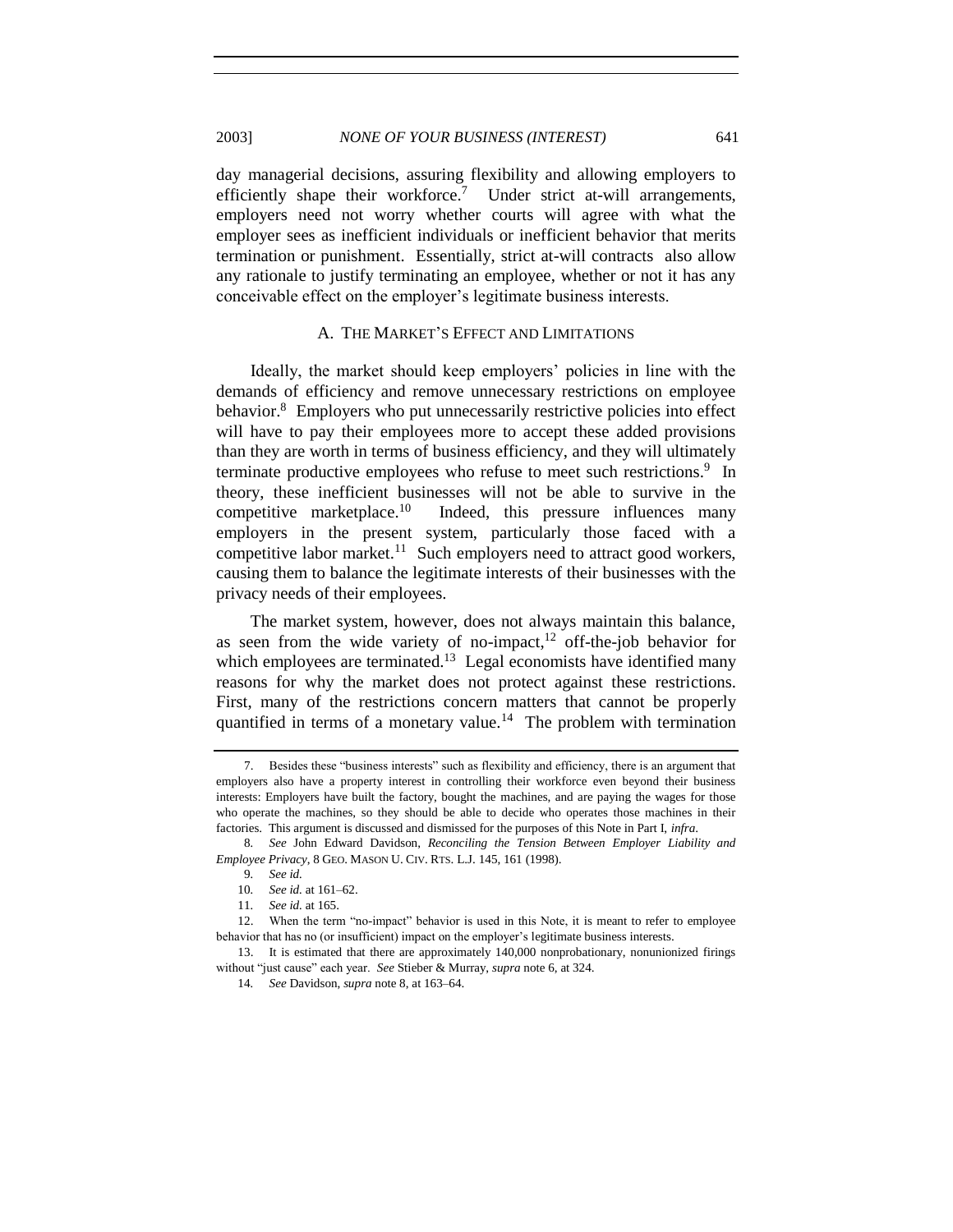based on no-impact behavior, such as how employees spend their leisure time or how clean they keep their houses,  $15$  has less to do with money and more to do with the value of individual dignity. Insofar as the market fails to properly value these employee concerns, it fails to efficiently reflect their interests.<sup>16</sup>

Second, even if the value of things like individual dignity and liberty could be accurately monetized, the market only gives effect to these valuations to the extent that employees have the ability to pay for them.<sup>17</sup> Many employees are dependent on a particular job and income. They are thus unable to pay the "price" for autonomy and liberty, which is accepting lower wages or losing the job. This does not mean, however, that autonomy or liberty is any less valuable to the employee.

Third, the market for labor is unbalanced and inefficient, which makes the "market price" for employee autonomy grossly inaccurate.<sup>18</sup> There are transaction costs involved with changing jobs, and these costs grow as employees gain job-specific skills.<sup>19</sup> Furthermore, employees often do not have the market power to hold out for a better job or better conditions.<sup>20</sup> Usually, the employer's threat of termination is a serious one for an employee; conversely, with the relative interchangeability of low-skilled workers, the employee's threat of quitting places few constraints on the employer. $21$  Therefore, the theoretical mutuality involved in the presumption of at-will employment is rather illusory.<sup>22</sup>

This imperfect market situation is exacerbated by imperfect information regarding restrictive policies, particularly at the inception of the contract.<sup>23</sup> Even though most employers do not intentionally hide restrictive practices when they hire an employee, they usually do not

<sup>15.</sup> These examples are used because they almost certainly do not relate to any legitimate business interest, unless, for example, leisure time or a personal private residence is used for entertaining business guests. Many other behaviors or characteristics for which employees have been terminated present a much stronger argument for a "sufficient" effect on "legitimate business interests." Courts would have to weigh these "business effect" arguments for each situation, but cases involving behavior like those in these examples would be relatively clear. See *infra* Part III for a more nuanced discussion.

<sup>16</sup>*. See* Davidson, *supra* note [8,](#page-2-0) at 163–64.

<sup>17</sup>*. See id.* at 163.

<sup>18</sup>*. See id.* at 164–65.

<sup>19</sup>*. See id.*

<sup>20</sup>*. See id.* This problem is particularly acute for nonunionized employees that tend to be subject to at-will employment.

<sup>21</sup>*. See* Stieber & Murray, *supra* not[e 6,](#page-1-0) at 321.

<sup>22</sup>*. See* Davidson, *supra* note [8,](#page-2-0) at 165.

<sup>23</sup>*. See id.*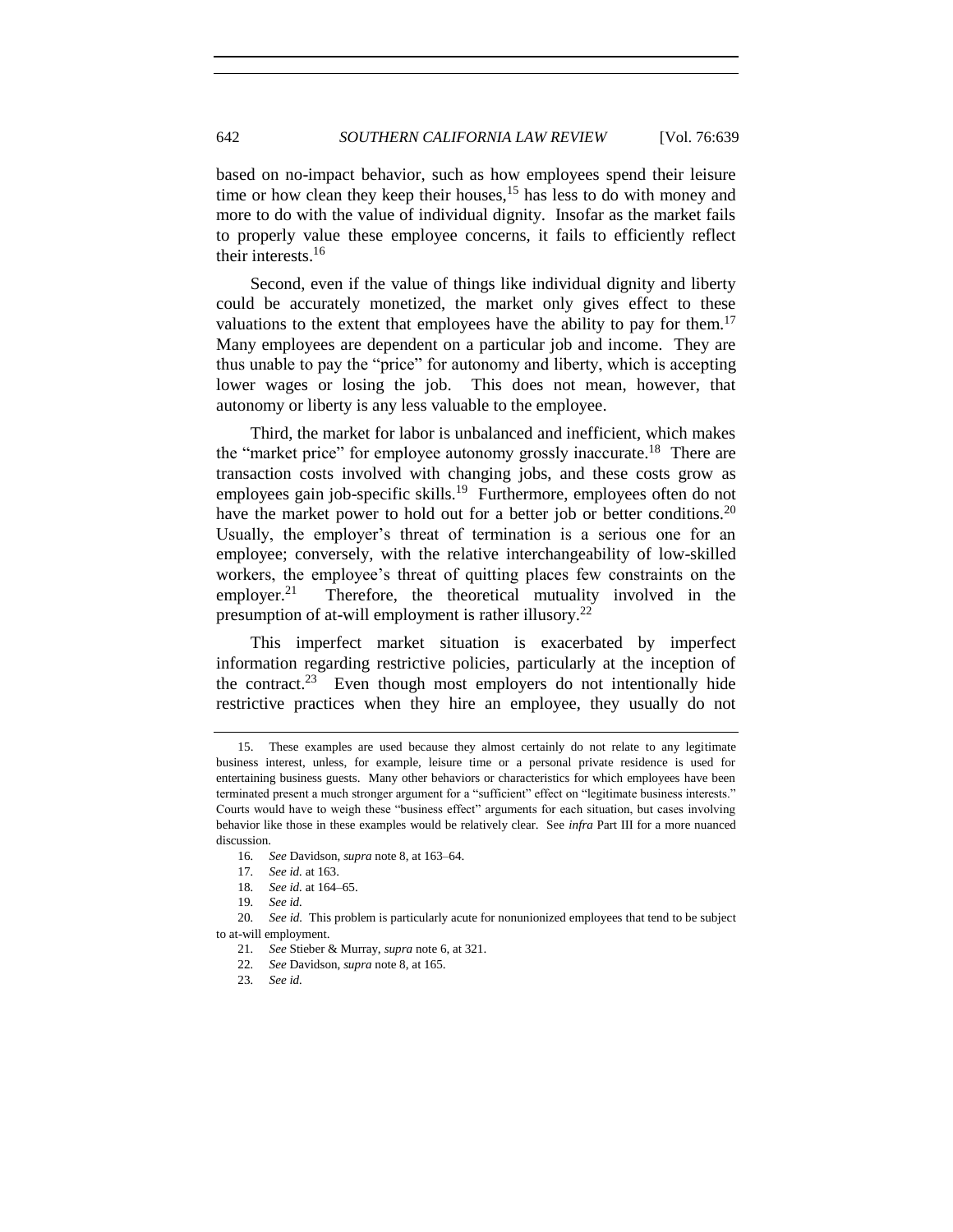emphasize them because they wish to avoid focusing on the less attractive aspects of the job.<sup>24</sup> Employees are generally reluctant to make up for this shortcoming by fleshing out this information themselves because they do not want to ask and risk being seen as a difficult employee.<sup>25</sup> Even if the employee has perfect information at the time of hiring regarding an employer's off-the-job behavior restrictions, the employer is still free to make up new rules<sup>26</sup> after the employee develops job-specific skills and becomes more dependent on keeping the job. The employer is free, under absolute at-will, to terminate the employee for no particular reason at all, even without creating a new policy. Finally, employees may know of the restriction but not realize that it may someday apply to them if their conditions change.<sup>27</sup> Once the restriction applies, it is usually too late for employees to respond. All of these factors together create unpredictability and dependence, which considerably undermine the market's ability to create an accurate valuation for employee autonomy and privacy.

However, even if the employment market's valuation of autonomy were correct, one question would still remain: Should employers be able to purchase control over their employees' non-work lives in the first place, even if it is for a price that truly reflects the values and needs of both parties? The complete answer to this question involves issues of morality, and indeed the law does put some morally-based restrictions on such contracts, such as the ban on indentured servitude<sup>28</sup> and various public policy restrictions to be discussed later.<sup>29</sup> However, one aspect of the question at issue in this discussion is relatively settled at law and free from moral ambiguity: It is permissible to bargain for people to do, or not do, almost anything. For example, it is almost certainly legal, and most would say it is moral, to allow one person to pay another to maintain a low cholesterol level. Likewise, few would object to a contract where one party agreed to pay another to stop riding a motorcycle or to stop drinking, as long as the parties both fairly agreed to the exchange and the terms were not otherwise unconscionable.

<sup>24</sup>*. See id.*

<sup>25</sup>*. See id.*

<sup>26.</sup> Even after the courts limited the at-will doctrine by implying a duty of good faith and fair dealing and finding more protections from implied contractual provisions, employers are still free to institute new restrictive policies, as long as they do not conflict with previously implied contract provisions and they are administered consistently and in good faith. *See* discussion *infra* Part II.

<sup>27</sup>*. See* Davidson, *supra* note [8,](#page-2-0) at 165.

<sup>28</sup>*. See, e.g.*, 18 U.S.C. § 1584 (2000); United States v. Shackney, 333 F.2d 475, 476 (2d Cir. 1964) (discussing statutory proscription against involuntary servitude).

<sup>29</sup>*. See infra* Part II.C.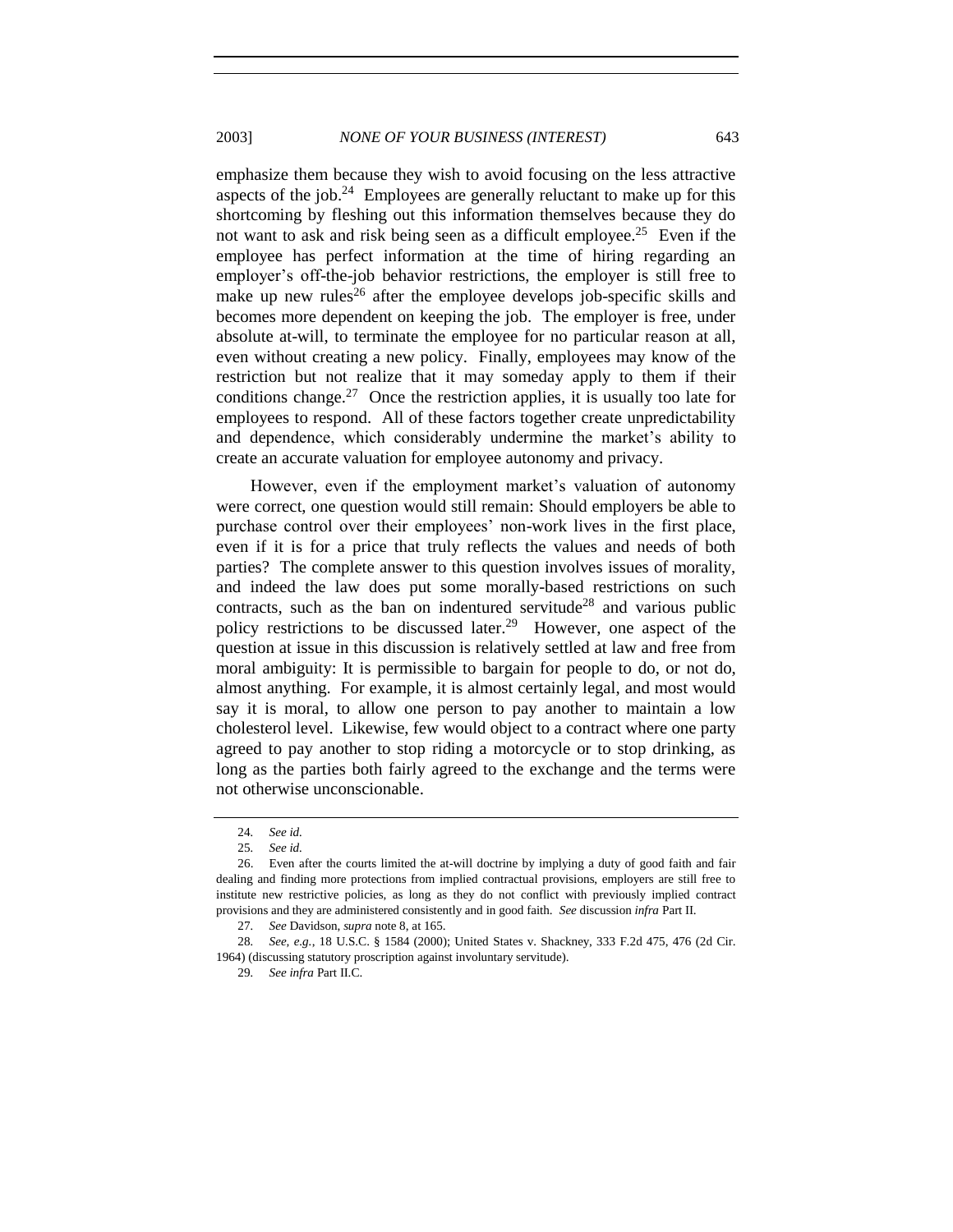<span id="page-5-0"></span>The injustice that flows from employers' policies restricting no-impact employee behavior is not the result of the content of the restrictions themselves, but in the way that the restrictions are "purchased" by the employer. The market fails here, or at least is suspect, because the employer has the ability to use its power over the employee's livelihood to gain leverage over other, non-work areas of the employee's life.<sup>30</sup> This is much like a monopolist who abuses control over one aspect of an industry to enter and control other aspects. Employers control the mode of production, thus providing them substantial control over the businessrelated, economic aspect of their employees' lives.<sup>31</sup> Left unchecked, employers can and do use this influence to make demands in other parts of their employees' lives as well.<sup>32</sup> In essence, strict at-will employment allows employers to use economic influence to gain social, moral, and even political influence over their employees.

The law allows the employer to have economic influence over its employees in the first place because it is necessary for efficient job performance and efficient operation of the business.<sup>33</sup> However, this justification for employer influence does not apply to influence beyond that required by the interests of the business. The market may discourage such unnecessary control by adding some small increases in labor costs as a result of each restriction, but the price that employers must pay for social or moral control is heavily discounted by the limitations of the market that were discussed earlier. Employers drive down the price even further by linking the social or moral "transaction" with an employment bargain that many employees are, for all practical purposes, forced to accept.<sup>34</sup>

#### <span id="page-5-1"></span>B. AN ILLUSTRATION OF THE FAILURE OF THE MARKET

An illustration of the discounted control employers receive through pure at-will employment is found in *New York v. Wal-Mart Stores, Inc*. 35 This case involved Wal-Mart's policy of prohibiting a married employee to date another employee who is not that person's spouse.<sup>36</sup> Take, for

<sup>30</sup>*. See* Lewis L. Maltby & Bernard J. Dushman, *Whose Life Is It Anyway—Employer Control of Off-Duty Behavior*, 13 ST. LOUIS U. PUB. L. REV. 645, 659 (1994).

<sup>31</sup>*. See id.*

<sup>32</sup>*. See id.* at 646.

<sup>33</sup>*. See id.*

<sup>34</sup>*. See* Davidson, *supra* note [8,](#page-2-0) at 165.

<sup>35.</sup> 621 N.Y.S.2d 158 (App. Div. 1995).

<sup>36.</sup> It could be argued that Wal-Mart's fraternization policy has a sufficient connection to a "legitimate business interest" to make it acceptable even under the guidelines proposed by this Note. For example, an employer could argue that there are fairness or morale issues involved when one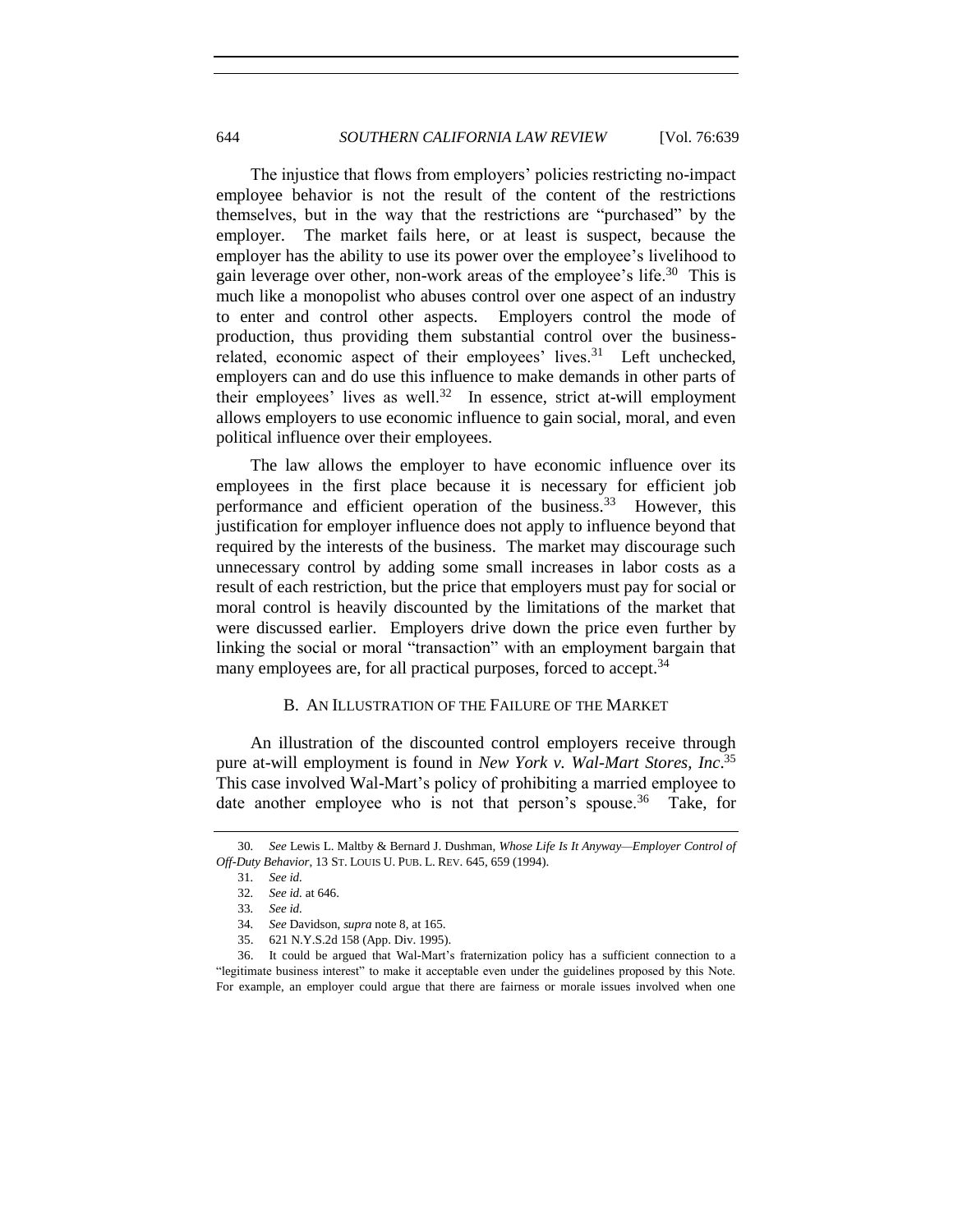example, the average applicant for an entry-level position at Wal-Mart. This employee probably has relatively limited employment options, and certainly does not want to ruin any chance at one of those options. The employee probably is unaware of a clause about fraternization buried somewhere in the associate handbook that was given after acceptance of the job and that may have gone unread.

This employee may value autonomy, but must secure a job even if it means being unable to date certain people, because being able to date a person will not be very useful if one cannot even afford to go on a date. Even if the employee does not need the job to meet basic needs, little or no value may be assigned to dating autonomy because there is no way to know how valuable it might be in the future or how it may feel when it is restricted. For example, an employee may know about the policy but not think that they will ever be separated from their current spouse. By the time their conditions change and they are dating while separated from their spouse and hence affected by the policy, they have probably received several raises, developed Wal-Mart-specific skills, and would be economically devastated if they lost their job and were forced to start out from the bottom at another store.

If any one of these situations applies to a potential applicant to Wal-Mart, that applicant will likely be willing to accept the antifraternization policy without extra monetary consideration. The newly hired worker will see the antifraternization policy, if even aware of it, as simply part of the job—even though it may have absolutely no impact on job performance. If Wal-Mart is able to satisfy its workforce needs with individuals such as these, it will pay absolutely nothing in return for the control that it will gain over its employees' dating autonomy. In essence, Wal-Mart gets free social and moral control that may not be justified by its legitimate business interests.

employee, who supervises or has the ability to favor another employee, dates that employee. An employer might also make the argument that dating relationships might cause unnecessary tension in the workplace. While the first argument probably has merit, there was no supervisory issue in this case. The tension in the workplace argument might have some merit as well, but it would be much tougher to prove a sufficient threat to a business interest. In *Wal-Mart Stores* specifically, it would be a tough sell because Wal-Mart's policy did not prohibit all dating relationships between employees—only those between married employees and nonspousal employees, ostensibly because of moral objections to that specific type of adulterous relationship, and not because of an objection to all interemployee dating. Regardless of whether this particular policy sufficiently relates to a legitimate business interest, the point is that this distinction should be the focus of the discussion. If this fraternization policy, or any fraternization policy, is motivated purely or mainly by morality or the "taste" of the employer and has no arguable relation to a legitimate business interest, then it should not be allowed.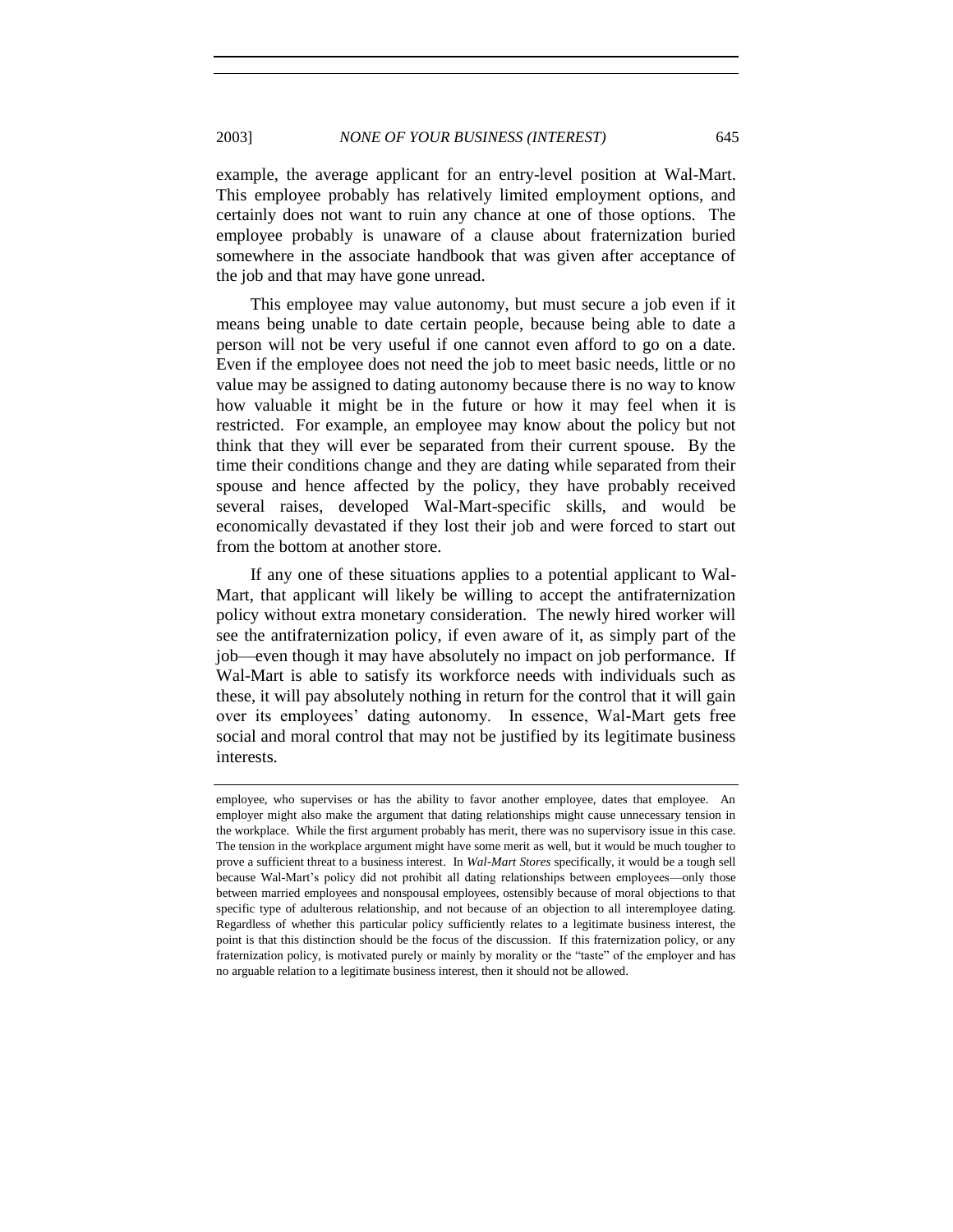Of course, there are some people who do not fall into one of the above situations. These are people who do read through employee handbooks, know the true value of their dating autonomy, have skills that are generic and never become job-specific, know in advance that they will be single and want to date one of their coworkers, do not necessarily need a job at Wal-Mart to survive, and have plenty of employment options. These people, however, are a small minority. Nevertheless, Wal-Mart does miss these applicants and loses these employees when it upholds its policy. $37$ Theoretically, this result has to have some effect on the size of the overall labor pool from which Wal-Mart gets its workers, which might have some marginal effect on the price it must pay for labor. But as long as there are enough workers available that will follow Wal-Mart's "no fraternization" policy for absolutely no extra consideration, Wal-Mart gets this extra social control for virtually nothing, courtesy of the law's at-will presumption.<sup>38</sup> While potential applicants' dating autonomy is difficult to monetize or value precisely, one can be fairly certain that the value is much greater than what Wal-Mart is paying.<sup>39</sup>

#### C. THE EMPLOYER PROPERTY INTEREST ARGUMENT

The argument can be made that employers also have a property interest in controlling their workforce beyond their business interests. The reasoning is that employers have built the factory, bought the machines, and are paying the wages of those who operate the machines. Therefore, the argument goes, they should be able to decide who operates those

<sup>37.</sup> Wal-Mart's efficiency will also be reduced insofar as it terminates good, productive employees and is unable to replace them with new employees of equal knowledge and productivity. However, particularly for rather unskilled positions, this loss would be relatively small.

<sup>38.</sup> If *some* other major employers competing for the same pool of labor also had a similar fraternization policy, then the potential applicant would have even fewer alternatives for employment with the freedom to fraternize, and hence less market power and more of a likelihood of having to accept the policy. If *all employers* competing in a specified market adopt the same policy, then *every* worker must live with the restriction because they have no choice, and employers would have unilaterally decided to usurp this employee autonomy. Ironically, when an employer decides to break ranks, eliminate the restriction, and cater to the small minority who value dating autonomy, it might be able to pay smaller wages in exchange for easing the restriction—in effect, it would be selling back the autonomy that had just been unilaterally taken without business justification.

<sup>39.</sup> If Wal-Mart had to enter into a separate contract with its employees in exchange for their right to fraternize, the cost to Wal-Mart would certainly be substantial and the company would likely abandon its policy. However, this measurement might be misleading because Wal-Mart would probably have to pay a substantial amount of money to get separate contracts guaranteeing compliance with even job-related policies. Nevertheless, insofar as non-job-related policies and social/moral restrictions are truly separate from the employment bargain, one might argue they should be treated and executed separately.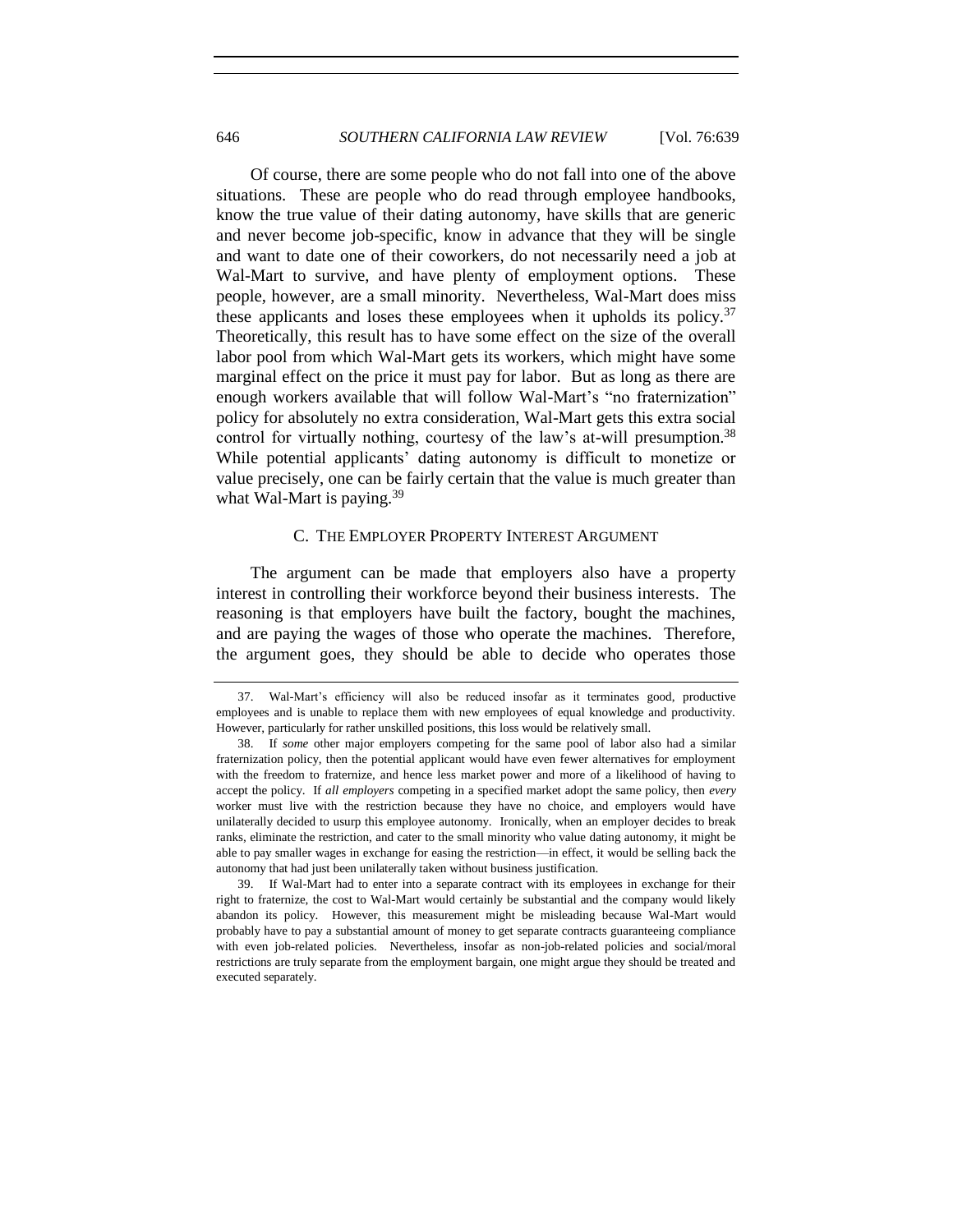machines in their factories. If this argument is unconditionally accepted, there is little point in discussing any restrictions on the right to hire and terminate because any restriction would violate this broad definition of employer property rights, including all current laws banning discrimination.

This strong deference to the property rights of employers is exactly what delayed implementation of many laws aiming to prevent the exploitation of workers, such as the federal minimum wage.<sup>40</sup> "At one time, however, laws regulating labor relations were regarded, without more, as a per se deprivation of property rights."<sup>41</sup> These laws "were considered totally outside the scope of the state's police power."<sup>42</sup> However, because of the crucial nature of the employment relationship, and because of imbalances in bargaining power in the labor market, lawmakers have chosen to steadily increase protections for employees, adding minimum wages, maximum hours, antidiscrimination laws, occupational safety laws, and even some current protection for employee autonomy that will be discussed later. As long ago as 1876, the Supreme Court held that the use of property in a manner that affects the public interest creates in the public the right of regulation.<sup>43</sup> Preventing economically coercive control of employees' lives is almost certainly in the public interest, so it is clear that employers' property interests do not bar lawmakers from regulating the employment relationship.<sup>44</sup>

Nevertheless, employers can and do make the argument that even though the employment relationship can be regulated, it should *not* be regulated because of the employers' property interests. Again, the argument is that employers have paid for the factories and machines, and they pay the wages for the employees' labor, so they should be able to choose which labor they "buy," just as they chose the characteristics of the machines that they have purchased.<sup>45</sup> They are buying the labor, so they should be able to choose the laborer.

As one author succinctly put it, however, labor is not a "widget."<sup>46</sup> People have feelings and a sense a dignity; they develop job-specific skills,

<span id="page-8-0"></span>

<sup>40</sup>*. See* Michael Kaplan, Comment, *Is Labor a Widget: A Comparative Study*, 59 TUL. L. REV. 1517, 1531 (1985).

<sup>41</sup>*. Id.* at 1529*.*

<sup>42</sup>*. Id*. (citing Lochner v. New York, 198 U.S. 45, 56–57 (1905)).

<sup>43</sup>*. See* Munn v. Illinois, 94 U.S. 113, 126 (1876).

<sup>44.</sup> The most obvious evidence of this is the existence of at least some rather extensive lifestyle protection laws.

<sup>45</sup>*. See* Kaplan, *supra* not[e 40,](#page-8-0) at 1530.

<sup>46.</sup> See generally id. (using "widget" analogy).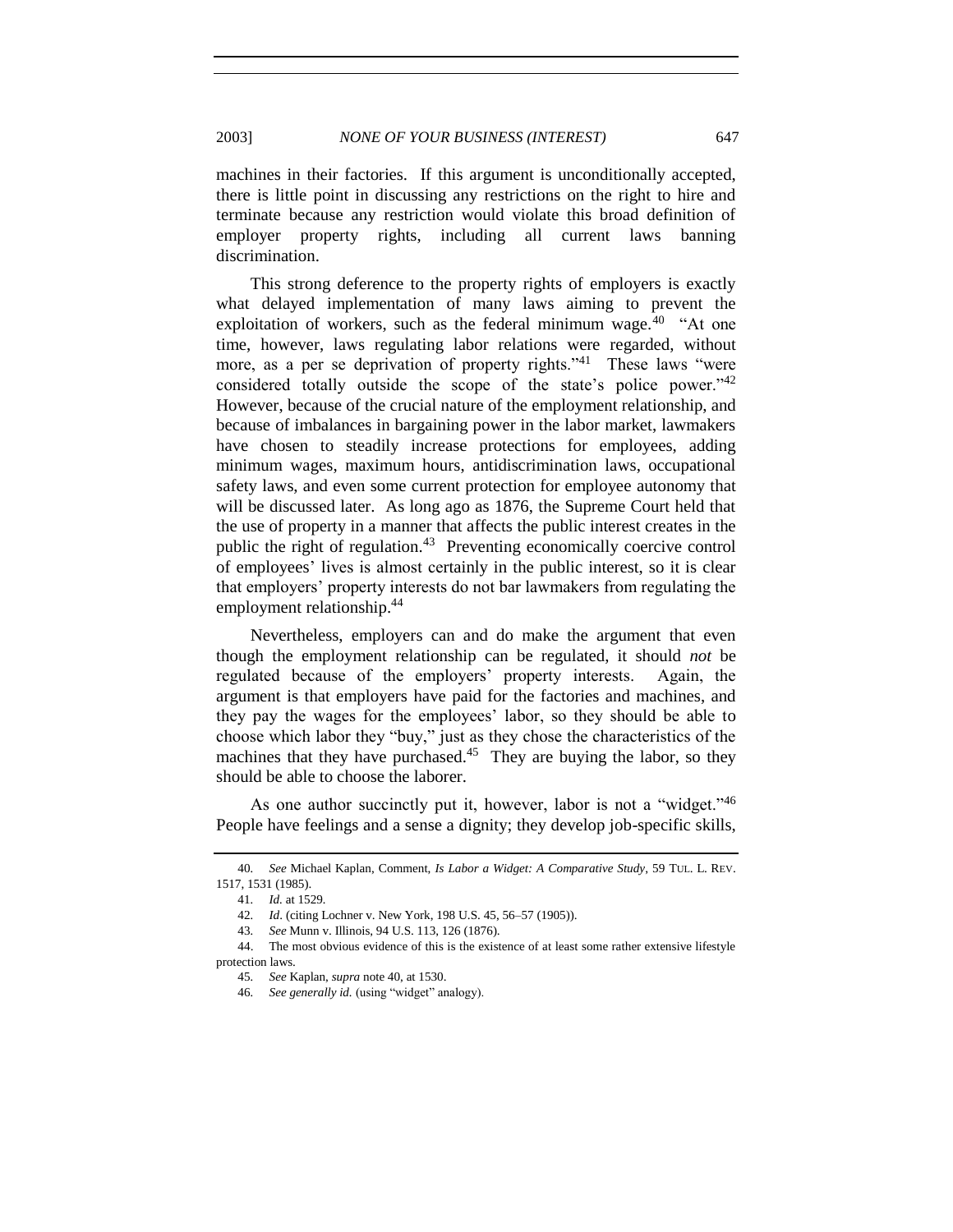and employers should not be able to simply discard them on a whim. They have lives outside of their roles as mere tools of the employer. As other authors put it, "Employees are not property. An employer purchases an employee's labor with a paycheck, not the employees themselves."<sup>47</sup>

Furthermore, even if employees were considered "property" in which employers have a legitimate "interest," regulation would be justified by the substantial dysfunction of the market for this "property."<sup>48</sup> The law is continually stepping in to regulate poorly functioning markets, from regulation of monopolies and unconscionable contracts to regulations on specific industries like insurance or car sales. Whenever the market is not functioning properly, there is a justification for some type of regulation because the public interest can benefit from the elimination of either the source of the market failure or its symptoms. The difficulty is finding ways of fixing the market that address its core problems without unnecessarily stifling it at the same time. The remainder of this Note endeavors to search for this solution.

### II. CURRENT PROTECTIONS

Unchecked, at-will employment can be used to force employees to remain silent when the public is in danger, to surrender their political rights, and even to commit felonies. Fortunately, courts and legislatures have enacted policies to curtail the most serious abuses of employers' atwill power. Some recent statutes even aim to eliminate employer influence over a wide variety of off-the-job activities, though these statutes are small in number and generally limited in scope.<sup>49</sup> Nevertheless, these policies have provided at least some options for employees seeking redress for atwill employment actions based on no-impact behavior. This Section will explore each of these options.

#### A. EXPRESS AND IMPLIED CONTRACT PROTECTION

One of the basic assumptions about at-will employment has always been that employers and employees are free to cancel the at-will presumption and contract for different working arrangements, including a specific duration for the employment and/or protection against discharge without just cause. Just cause protection is expressly included in almost all

<sup>47.</sup> Maltby & Dushman, *supra* not[e 30,](#page-5-0) at 659.

<sup>48</sup>*. See supra* Part I.A.

<sup>49</sup>*. See infra* Part II.D.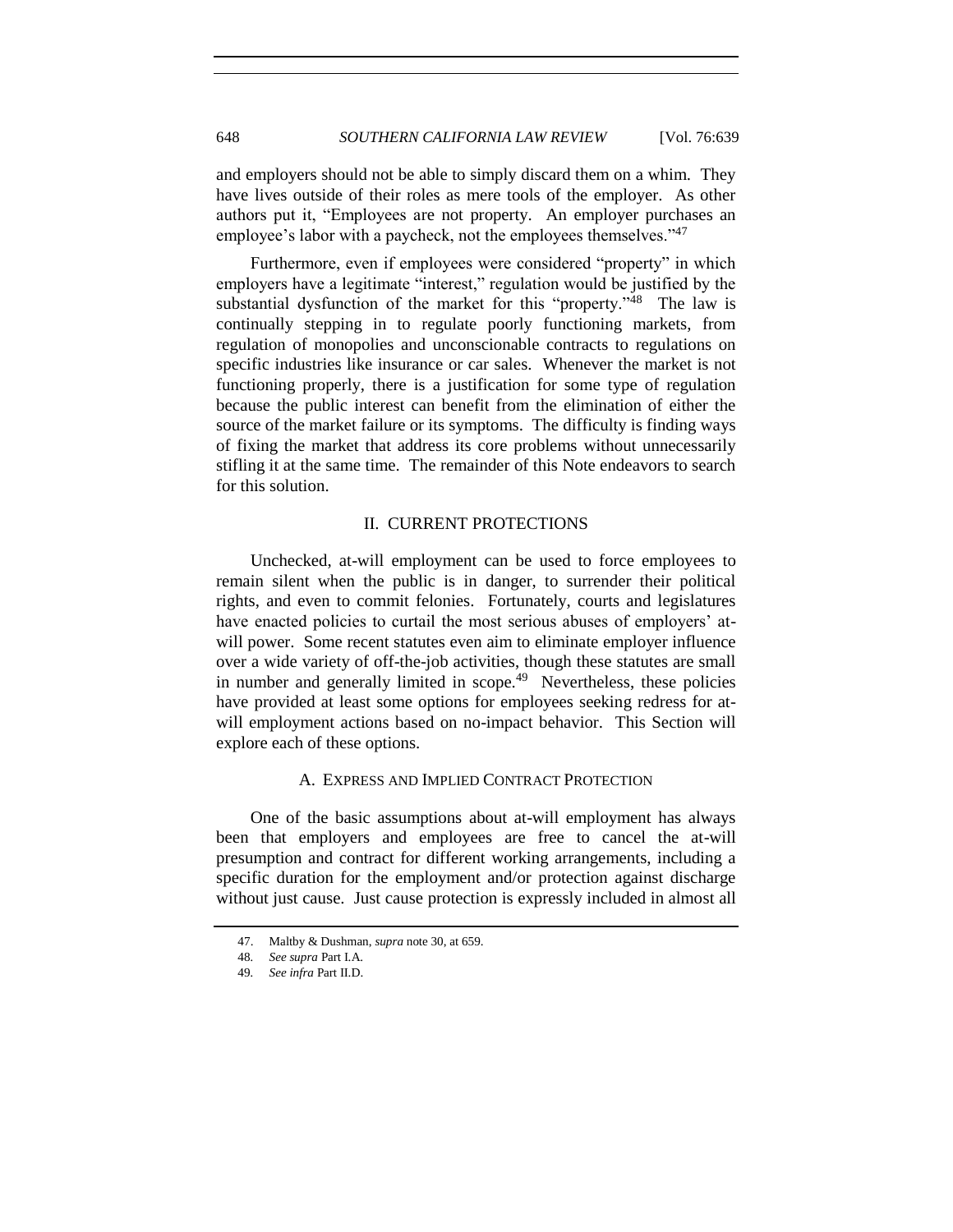collectively bargained contracts,<sup>50</sup> but is relatively rare in private, nonunionized employment relationships. In some cases, however, employers take actions or make statements that cause an employee to justifiably believe that he or she will only be terminated for just cause, and sometimes the employer goes as far as to say or hint that off-the-job employee behavior that does not affect business interests will not be just cause for termination.

In these cases, courts have become increasingly willing to imply contractual protection, as seen in *Rulon-Miller v. IBM*. 51 The plaintiff, Virginia Rulon-Miller, was terminated for an off-the-job relationship that she maintained with a former employee of IBM after he had transferred to work for a competitor.<sup>52</sup> A chairman of IBM had issued a memorandum earlier to all IBM managers stating that "[IBM has] concern with an employee's off-the-job behavior only when it reduces his ability to perform regular job assignments, interferes with the job performance of other employees, or if his outside behavior affects the reputation of the company in a major way. $153$  From this statement, the court implied an employment contract term for Rulon-Miller that gave her protection from termination for off-the-job activities that had none of these listed effects.<sup>54</sup> Despite claims that Rulon-Miller's relationship created a conflict of interest as codified in IBM's employment policies manual, the court found no conflict and awarded Rulon-Miller substantial damages.<sup>55</sup>

Courts have used similar reasoning to provide relief to discharged employees in a number of cases,<sup>56</sup> but such implied contract protection does nothing to alleviate the shortcomings of the market in protecting employees' off-the-job interests. Enforcing implied contract provisions simply gives weight to quasi-agreements or statements voluntarily made by the employer. The employer still has the discretion to withhold protection for off-the-job behavior. The only protection offered by such implied contract terms is against deceptive statements or promises that an employer

<sup>50.</sup> Around ninety-seven percent of all collective bargaining agreements require an employer to have "just cause" before disciplining or discharging an employee. Tamara F. Stenzel, *Title VII or Collective Bargaining: Must an Employee Choose One Over the Other?*, 2 NE. U. F. 119, 121 n.12 (1997).

<sup>51.</sup> 208 Cal. Rptr. 524, 529 (Ct. App. 1984).

<sup>52</sup>*. See id.* at 528.

<sup>53</sup>*. Id.* at 530.

<sup>54</sup>*. See id.* at 529.

<sup>55</sup>*. See id.* at 534–35.

<sup>56</sup>*. See, e.g.*, Pugh v. See's Candies, Inc., 171 Cal. Rptr. 917, 927 (Ct. App. 1981) (finding implied promise on part of employer to refrain from engaging in arbitrary conduct in discharging at-will employee).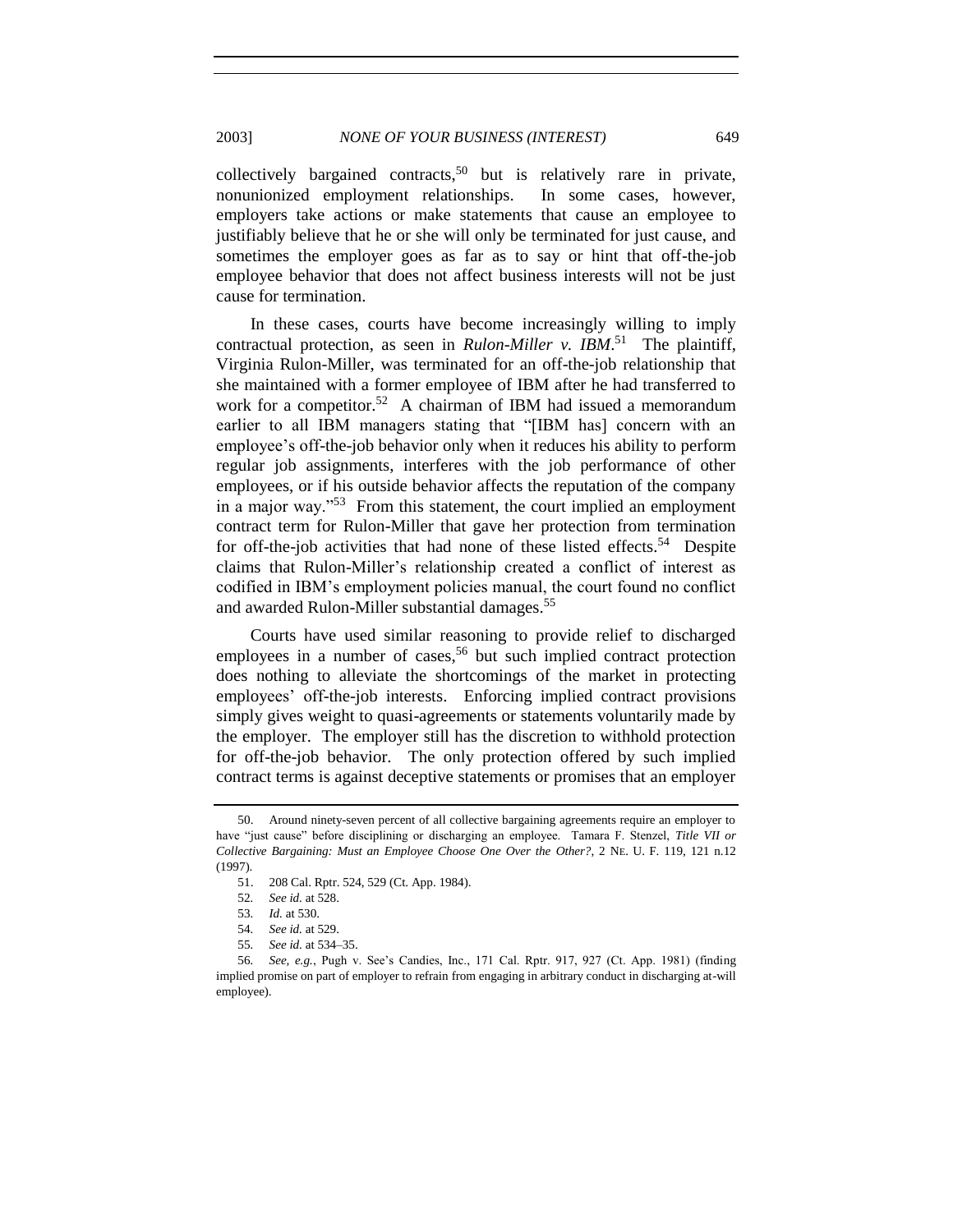uses to curry favor with employees, but which the employer subsequently ignores. The chairman who wrote the memorandum in *Rulon-Miller* probably regretted writing it because he did not have to provide the protection and was probably never going to receive any real consideration for it, since his employees had no practical means to oppose any off-the-job restriction in the first place.

Thus, this implied contract theory does very little to protect employee autonomy because it appears to require a voluntary company statement implying protection. Accordingly, parties attempting to use implied contracts to obtain redress for off-the-job behavior discharges have generally been unsuccessful, despite the plaintiff's success in *Rulon-Miller*, because the type of unconditional voluntary statements present in that case are relatively rare.<sup>57</sup> In addition, a breach of contract claim is "less attractive to plaintiffs because only contract damages are available."<sup>58</sup>

#### <span id="page-11-0"></span>B. DISCRIMINATION STATUTES

One basic, established way employees may seek protection from employer restrictions is through antidiscrimination statutes. Most notably, Title VII provides protection against discrimination based on race, color, religion, sex, and national origin.<sup>59</sup> A majority of states have added to this list a ban on discrimination based on marital status.<sup>60</sup> These protections are far from complete, but they do touch on many common reasons for nonbusiness-related employment actions.

Because the literature on Title VII is so extensive, this Note will only discuss it briefly. Title VII provides protection for no-impact employee behavior when that behavior relates in some way to the religious beliefs, national origin, sex, race, or color of the employee or sometimes the employer.<sup>61</sup> For example, a common suit based on religious beliefs involves employees who suffered adverse job consequences because their behavior did not follow the employer's idea of proper religious conduct.<sup>62</sup>

<sup>57</sup>*. See, e.g.*, Coatney v. Enterprise Rent-A-Car Co., 897 F. Supp. 1205, 1209–11 (W.D. Ark. 1995) (holding that pro-employee fraternization policy in personnel handbook did not protect employee's dating another employee due to disclaimer in manual). Such disclaimers are now common.

<sup>58.</sup> Dworkin, *supra* not[e 1,](#page-0-0) at 78.

<sup>59.</sup> *See* 42 U.S.C. §§ 2000e to 2000e-17 (2000); Ronald Turner, *Thirty Years of Title VII's Regulatory Regime: Rights, Theories, and Realities*, 46 ALA. L. REV. 375, 379 (1995).

<sup>60</sup>*. See* Dworkin, *supra* not[e 1,](#page-0-0) at 56.

<sup>61</sup>*. See* Turner, *supra* not[e 59,](#page-11-0) at 379.

<sup>62</sup>*. See, e.g.*, Minnesota *ex rel.* McClure v. Sports & Health Club, Inc., 370 N.W.2d 844, 846–47 (Minn. 1985). In that case, Christian employers refused to hire and terminated individuals living with,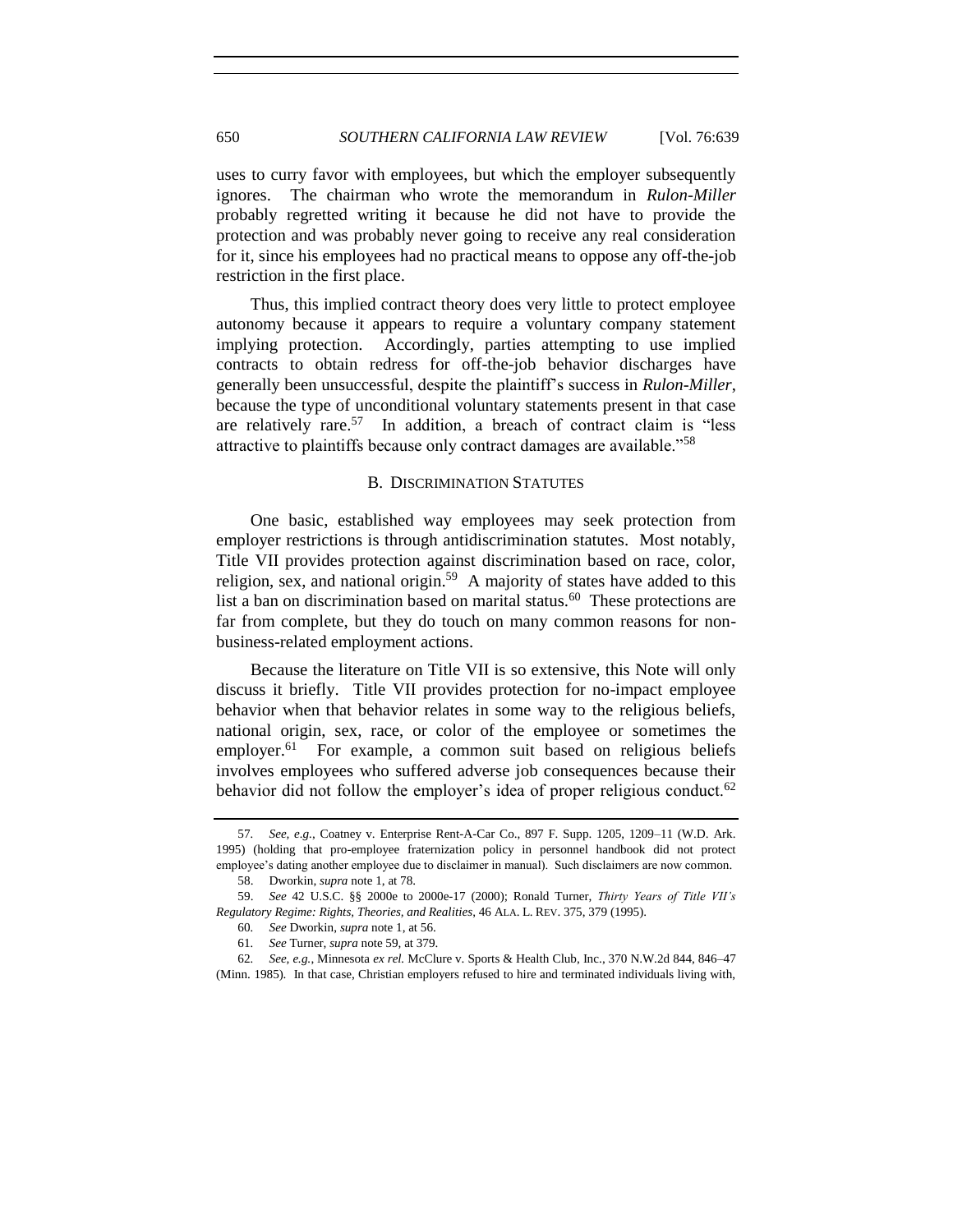#### 2003] *NONE OF YOUR BUSINESS (INTEREST)* 651

In cases where the religious beliefs of the employer and employee have come into conflict, "most courts have erred on the side of protecting the employee because of the employee's relatively powerless position."<sup>63</sup> However, this type of protection is by definition only applicable to employee behavior relating to a religious belief, and the rest of Title VII only protects employee behavior related to national origin, sex, race, or color. Though these categories and their associated behaviors do reach many of the most common reasons for employer action based on no-impact behavior, all other behavior is left unprotected by Title VII.

States have added other categories of protection against employer discrimination. A widespread example is the protection available in most states against employment actions based on marital status.<sup>64</sup> Statutory formulations and court interpretations of these laws range from protecting against discrimination based solely and directly on whether an employee is married or unmarried<sup>65</sup> to protection based on the traits of the employee's significant other, "such as occupation, race, stance on an issue, illegal or questionable actions, or marital status."<sup>66</sup>

However, even in the most expansive versions of these marital status statutes, like any discrimination statute, they still only protect a small fraction of the almost infinite varieties of employee behavior—specifically, the behavior that is in some way connected to a protected trait. True safeguards of employee autonomy would require a much broader, more flexible source of protection. One broader source of protection is the public policy exception to the at-will doctrine, which is the topic of the next section.

but not married to, a person of the opposite sex, people strongly committed to a non-Christian religion, and young, single women working without their fathers' consent. *Id.*

<sup>63.</sup> Dworkin, *supra* not[e 1,](#page-0-0) at 69 (citing EEOC v. Townley Eng'g & Mfg. Co., 859 F.2d 610, 621 (9th Cir. 1988) ("Where the practices of employer and employee conflict  $\dots$  it is not inappropriate to require the employer, who structures the workplace to a substantial degree, to travel the extra mile in adjusting its free exercise rights, if any, to accommodate the employee's Title VII rights.")).

<sup>64.</sup> An example of such a statue is that of California, which reads, "It shall be an unlawful employment practice . . . [f]or an employer, because of the race, religious creed, color, national origin, ancestry, physical disability, mental disability, medical condition, *marital status*, sex, or sexual orientation of any person, to refuse to hire or employ the person . . . ." CAL. GOV'T CODE § 12940 (West 2001) (emphasis added). Some twenty-five other states and Washington, D.C. now provide protection for marital status. *See* Dworkin, *supra* not[e 1,](#page-0-0) at 56 n.60.

<sup>65</sup>*. See* Dworkin, *supra* not[e 1,](#page-0-0) at 58.

<sup>66</sup>*. Id.* at 58–59.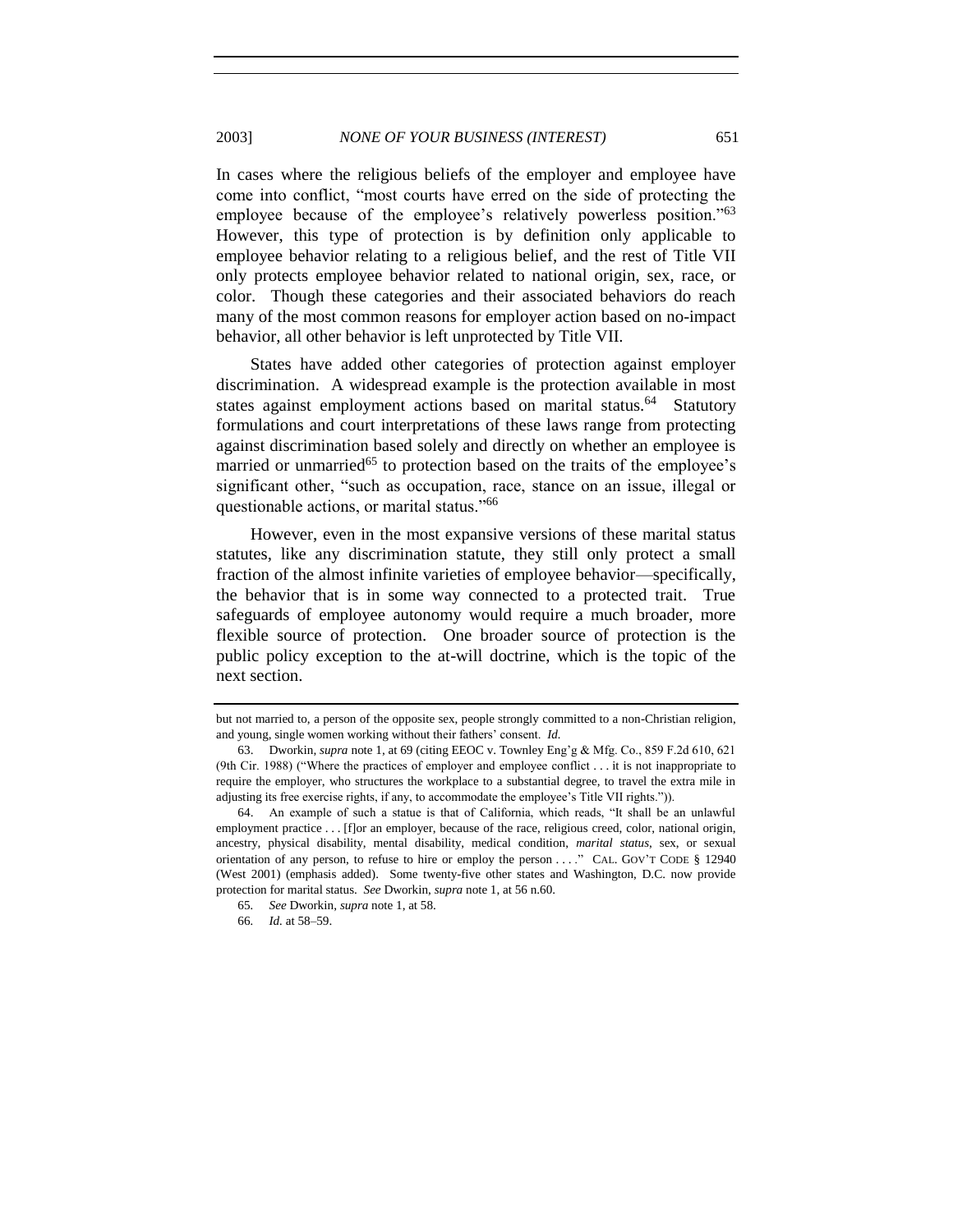#### C. WRONGFUL DISCHARGE IN VIOLATION OF PUBLIC POLICY

At first, courts were reluctant to get involved in wrongful discharge cases because they viewed the employment relationship as private and thought that the rights of management were not amenable to outside interference.<sup>67</sup> The facts of some cases cried out for a legal remedy, however, and courts first reacted by creating the common law tort of wrongful discharge in violation of public policy.<sup>68</sup> One of the first wrongful discharge cases was *Petermann v. Local 396, International Brotherhood of Teamsters*, where the plaintiff was a business agent for the Teamsters union who refused to perjure himself in front of a state legislative committee as instructed by the union, and was discharged the following day.<sup>69</sup> The *Petermann* court found that the public policy against soliciting perjury barred the union from terminating the plaintiff for refusing to lie under oath.<sup>70</sup> Slowly, this common law doctrine has spread; today, it is recognized by at least three-fifths of the states to some degree.<sup>71</sup>

<span id="page-13-2"></span><span id="page-13-1"></span>The public policy exception has been successful in protecting five main categories of employee behavior: (1) refusing to commit an act that is unlawful under a state's constitution, statutes, or common law; (2) fulfilling an important public obligation, such as political participation<sup>72</sup> or jury duty; (3) exercising a statutory or constitutional right or privilege, such as filing for worker's compensation; (4) whistleblowing; and (5) challenging employer behavior that is prohibited by a professional code of ethics governing employer behavior.<sup>73</sup>

73*. See* Angela Gilmore, *Employment Protection for Lesbians and Gay Men*, 6 LAW & SEXUALITY 83, 93 & nn.80–84 (1996) (citing Sabine Pilot Serv., Inc. v. Hauck, 687 S.W.2d 733, 735 (Tex. 1985) (holding wrongful discharge in violation of public policy when employee dismissed for refusing to violate law with criminal penalty); Shaffer v. Frontrunner, Inc., 566 N.E.2d 193, 196–97 (Ohio Ct. App. 1990) (holding wrongful discharge in violation of public policy when employee dismissed for fulfilling public duty of jury service); Murry v. St. Michael's Coll., 667 A.2d 294, 298 (Vt. 1995) (holding that it is wrongful discharge in violation of public policy when an employee is dismissed for filing a worker's compensation claim); Palmer v. Brown, 752 P.2d 685, 689–90 (Kan. 1988) (holding that it is wrongful discharge in violation of public policy when an employee is dismissed for reporting employer's Medicaid fraud); Rocky Mountain Hosp. & Med. Serv. v. Mariani, 916 P.2d

<sup>67</sup>*. See* Cathryn C. Dakin, Note, *Protecting Attorneys Against Wrongful Discharge: Extension of the Public Policy Exception*, 44 CASE W. RES. L. REV. 1043, 1047 (1995).

<span id="page-13-0"></span><sup>68</sup>*. See id.* at 1053–54.

<sup>69.</sup> 344 P.2d 25, 26 (Cal. Dist. Ct. App. 1959).

<sup>70</sup>*. See id.* at 27–28.

<sup>71</sup>*. See* Jane P. Mallor, *Discriminatory Discharge and the Emerging Common Law of Wrongful Discharge*, 28 ARIZ. L. REV. 651, 652 (1986).

<sup>72</sup>*. See, e.g*., Novosel v. Nationwide Ins. Co., 721 F.2d 894, 899–900 (3d Cir. 1983) (holding wrongful discharge in violation of public policy when employee dismissed for refusing to politically lobby on behalf of employer).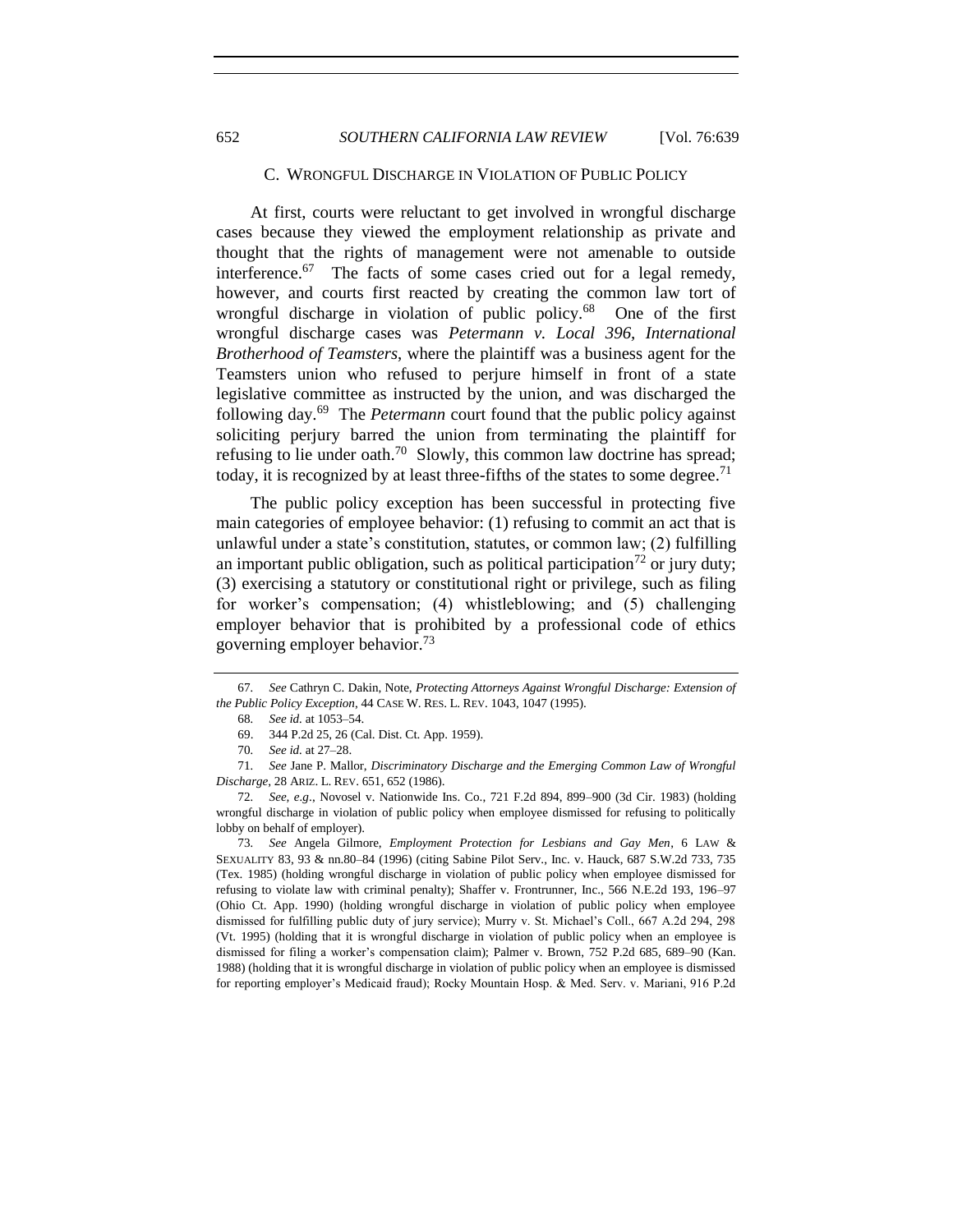The problem with using the public policy exception to protect off-thejob employee behavior is that, as shown by this list of covered areas, it is generally limited to employee actions that are specifically protected by some outside constitutional provision, statute, common law, or sometimes a regulation or professional code.<sup>74</sup> Because protecting the vague concept of "public policy" without specific legal provisions would expose employers to substantial liability, courts have maintained strict limits on what is covered by the exception.<sup>75</sup> Accordingly, this exception has never been used to protect general employee autonomy where the autonomy in question is not backed by a specific legal provision strong enough to create a "public policy."76

An argument can be made that the public policy exception should protect all employee autonomy not relating to an employer's business interests. The argument follows that since employers generally hold a tremendous bargaining power advantage over employees and applicants,  $77$ it is a matter of public concern to ensure that employers do not abuse this power to coerce their employees into contract terms to which they would never freely have agreed if given a fair choice. Such a public policy would be akin to our present regulation of monopolies or unconscionable contracts where the market has failed due to an imbalance of bargaining power and the courts need to step in to prevent abuse of the situation. However, unlike the specific laws regulating monopolies and the common law restricting unconscionable contracts, courts have yet to recognize a strong public policy in favor of maximizing employee autonomy.<sup>78</sup>

<sup>519, 526–28 (</sup>Colo. 1996) (holding wrongful discharge in violation of public policy when accountant dismissed for refusing to follow employer's orders to falsify accounting statements in Colorado)). The Colorado Supreme Court in *Rocky Mountain* noted that whether a particular professional code could serve as public policy for purposes of the exception must "depend on a balancing between the public interest served by the professional code and the need of an employer to make legitimate business decisions.‖ *Rocky Mountain*, 916 P.2d at 525.

<sup>74</sup>*. See* Gilmore, *supra* note [73,](#page-13-0) at 93.

<sup>75</sup>*. See id*. *See also* Brockmeyer v. Dun & Bradstreet, 335 N.W.2d 834, 840–41 (Wis. 1983) (limiting public policy exception to statutory and constitutional provisions).

<sup>76.</sup> For example, a decision to terminate an employee based on things like the cleanliness of their home or the way they spend their leisure time would never be protected by the public policy exception, even though these attributes, in most cases, bear little relation to the employer's business interests.

<sup>77</sup>*. See supra* Part I. Furthermore, the mere existence of the public policy exception is an implicit acknowledgement of the tremendous power that employers have over their employees. The exception is thought necessary because without it, employers have enough power to coerce their employees to commit perjury, *see, e.g.*, Petermann v. Local 396, Int'l Bhd. of Teamsters, 344 P.2d 25, 27 (Cal. Dist. Ct. App. 1959), or other crimes punishable by jail time, *see, e.g.*, Sabine Pilot Serv., Inc. v. Hauck, 687 S.W.2d 733, 735 (Tex. 1985).

<sup>78.</sup> This maximum autonomy must, of course, be within the limits of employers' legitimate business interests. *See infra* Part III.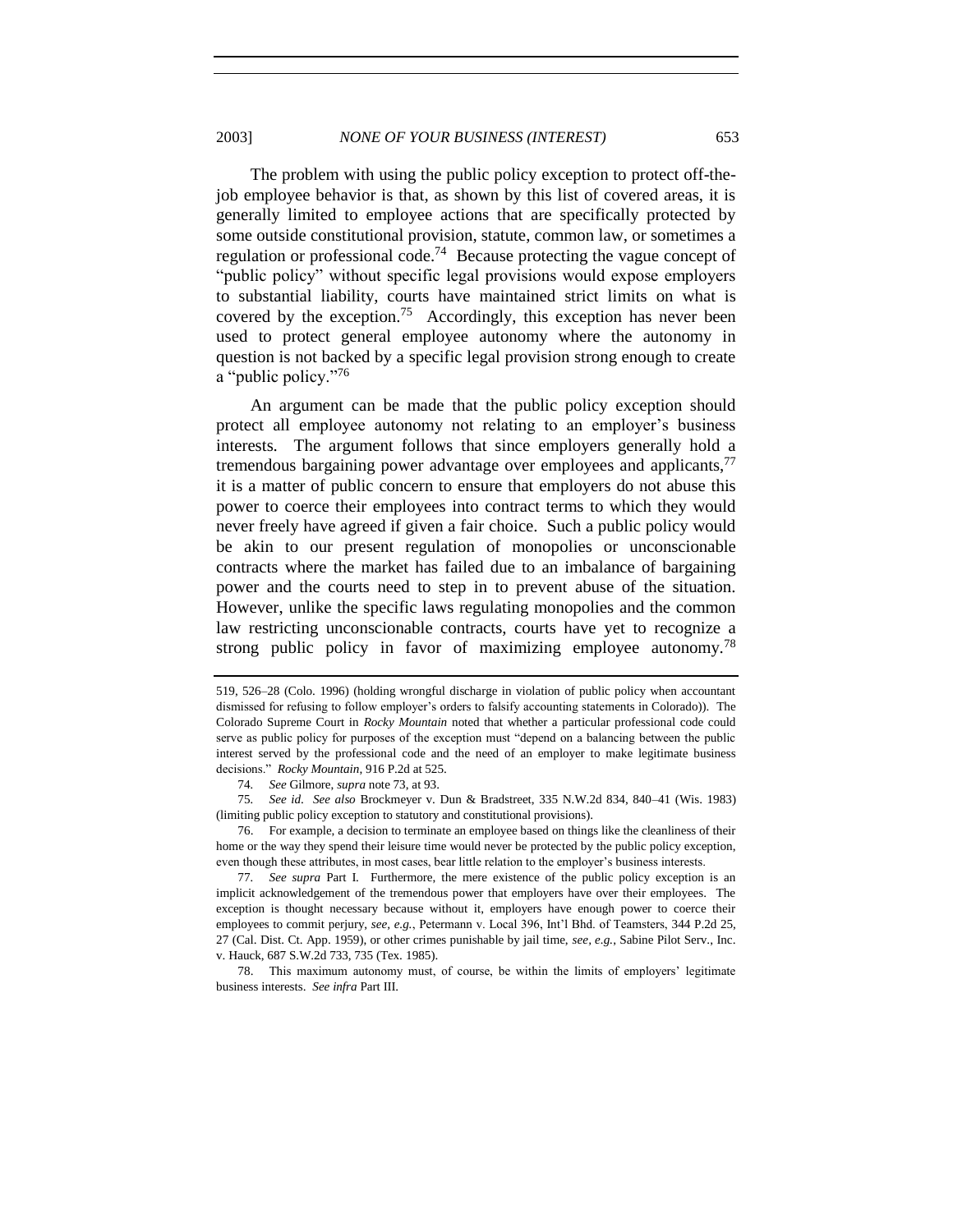654 *SOUTHERN CALIFORNIA LAW REVIEW* [Vol. 76:639

Furthermore, if lawmakers wanted to craft such a policy regarding employee autonomy, they would not need to rely on application of the public policy at-will exception; they could simply protect employee autonomy independently with specific lifestyle protection laws. That is exactly what some lawmakers have done, and it is the topic of the next section.

#### D. LIFESTYLE PROTECTION STATUTES

Approximately twenty-eight states have recognized the failure of the market to protect employees' off-the-job interests and adopted specific protections against at-will abuses.<sup>79</sup> Loosely, these lifestyle protection laws protect three categories of employees: (1) those who smoke or use tobacco products while off-duty; (2) those who use lawful products while off-duty; or (3) those who engage in lawful behavior unrelated to their employment.<sup>80</sup> This Section will examine the details and shortcomings of each of these categories.

The first category is by far the most widespread of the various lifestyle protection laws. In fact, the entire national movement to protect off-the-job activities was actually started by the lobbying influence of major tobacco companies.<sup>81</sup> In the 1980's, employer discrimination against smokers grew drastically as companies realized that employing smokers dramatically increased their health care costs, as well as their exposure to liability for second-hand smoke injuries.<sup>82</sup> Starting with the "tobacco state" of Virginia, <sup>83</sup> legislatures began responding to the concerns of smokers and the tobacco industry by prohibiting employment discrimination based on tobacco use. However, the limited scope of these tobacco-related protections can be illustrated by Connecticut's statute:

No employer or agent of any employer shall require, as a condition of employment, that any employee or prospective employee refrain from smoking or using tobacco products outside the course of his employment, or otherwise discriminate against any individual with respect to compensation, terms, conditions or privileges of employment for smoking or using tobacco products outside the course of his employment . . . . 84

<sup>79</sup>*. See* Gilmore, *supra* note [73,](#page-13-0) at 100.

<sup>80</sup>*. Id.*

<sup>81</sup>*. See* Dworkin, *supra* not[e 1,](#page-0-0) at 50–51.

<sup>82</sup>*. Id.* at 50.

<sup>83.</sup> Milo Geyelin, *The Job is Yours—Unless You Smoke*, WALL ST. J., Apr. 21, 1989, at B1.

<sup>84.</sup> CONN. GEN. STAT. ANN. § 31-40s (West 2001).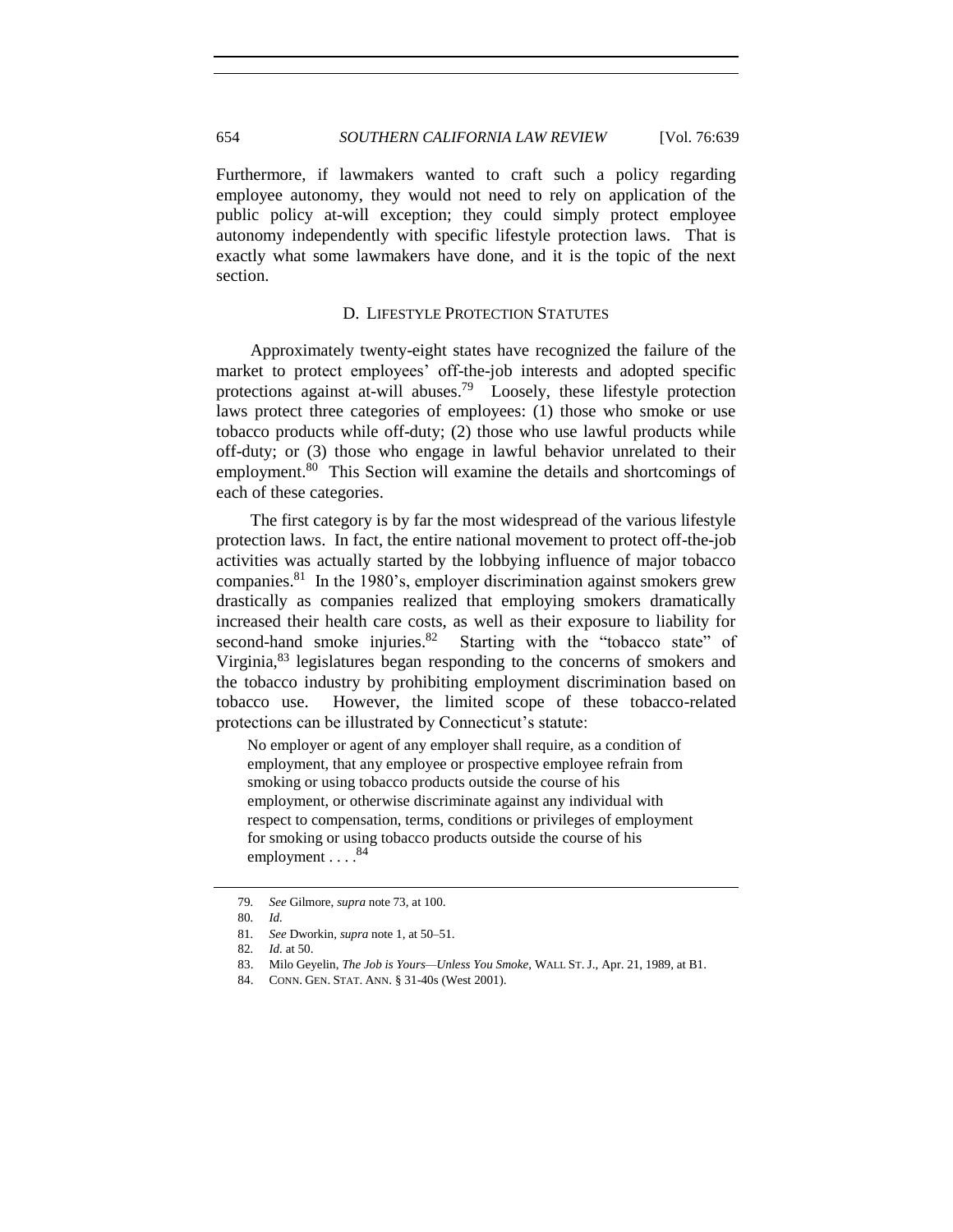Clearly, statutes like this one only prevent discrimination based on a single type of employee behavior, but this off-the-job tobacco use legislation advocated by tobacco companies gained a life of its own in many other states, and several statutes went far beyond protecting smokers' rights.

The first extra step of protection is found in states that protect employees' use of any lawful product, not just tobacco.<sup>85</sup> Minnesota Statute section 181.938 offers an example of this category of protection:

An employer may not refuse to hire a job applicant or discipline or discharge an employee because the applicant or employee engages in or has engaged in the use or enjoyment of lawful consumable products, if the use or enjoyment takes place off the premises of the employer during nonworkinghours.<sup>86</sup>

Again, these statutes are narrowly drafted to provide protection only for a narrow range of employee behaviors, namely the use of legal products. This, of course, leaves many no-impact employee actions unprotected, which is why a handful of states have added a third level of lifestyle protection for any legal activity not related to employment.  $87$ 

The most limited of these third-level laws is that in New York, which protects both "legal recreational activities" and "legal use of consumable products," but falls short of the protection for "any lawful activity" found in the other third-level statutes, such as those in North Dakota, Colorado, and California.<sup>88</sup> The early effect of the New York law's more limited language has included denying employees protection for off-duty dating behavior with arguably $89$  no impact on the employer's business interests. In *New York v. Wal-Mart Stores, Inc.*, the court refused to include a dating relationship within the definition of "recreational activities" when a

<sup>85.</sup> Examples of states with this type of protection include Minnesota, *see* MINN. STAT. ANN. § 181.938 (West 2001), Illinois, *see* 820 ILL. COMP. STAT. ANN. 55/5 (West 2002), Louisiana, *see* LA. REV. STAT. ANN. § 23:966 (West 2002), Nevada, *see* NEV. REV. STAT. ANN. 613.333 (Michie 2002), North Carolina, *see* N.C. GEN. STAT. § 95-130 (2002), and Wisconsin, *see* WIS. STAT. ANN. § 111.31 (West 2002).

<sup>86.</sup> MINN. STAT. ANN. § 181.938. New York's lifestyle protection statute, discussed here as a "third level" law because it protects all "recreational activities," also specifically protects "legal use of consumable products." N.Y. LAB. LAW § 201-d (McKinney 2002).

<sup>87.</sup> Examples of states with this highest level of lifestyle protection include New York, *see* N.Y. LAB. LAW § 201-d, Colorado, *see* COLO. REV. STAT. ANN. § 24-34-402.5 (West 2001), California, *see* CAL. LAB. CODE § 96(k) (West 2002), and North Dakota, *see* N.D. CENT. CODE § 14-02.4-03 (2002).

<sup>88.</sup> N.Y. LAB. LAW § 201-d.

<sup>89</sup>*. See* discussion *supra* not[e 36.](#page-5-1)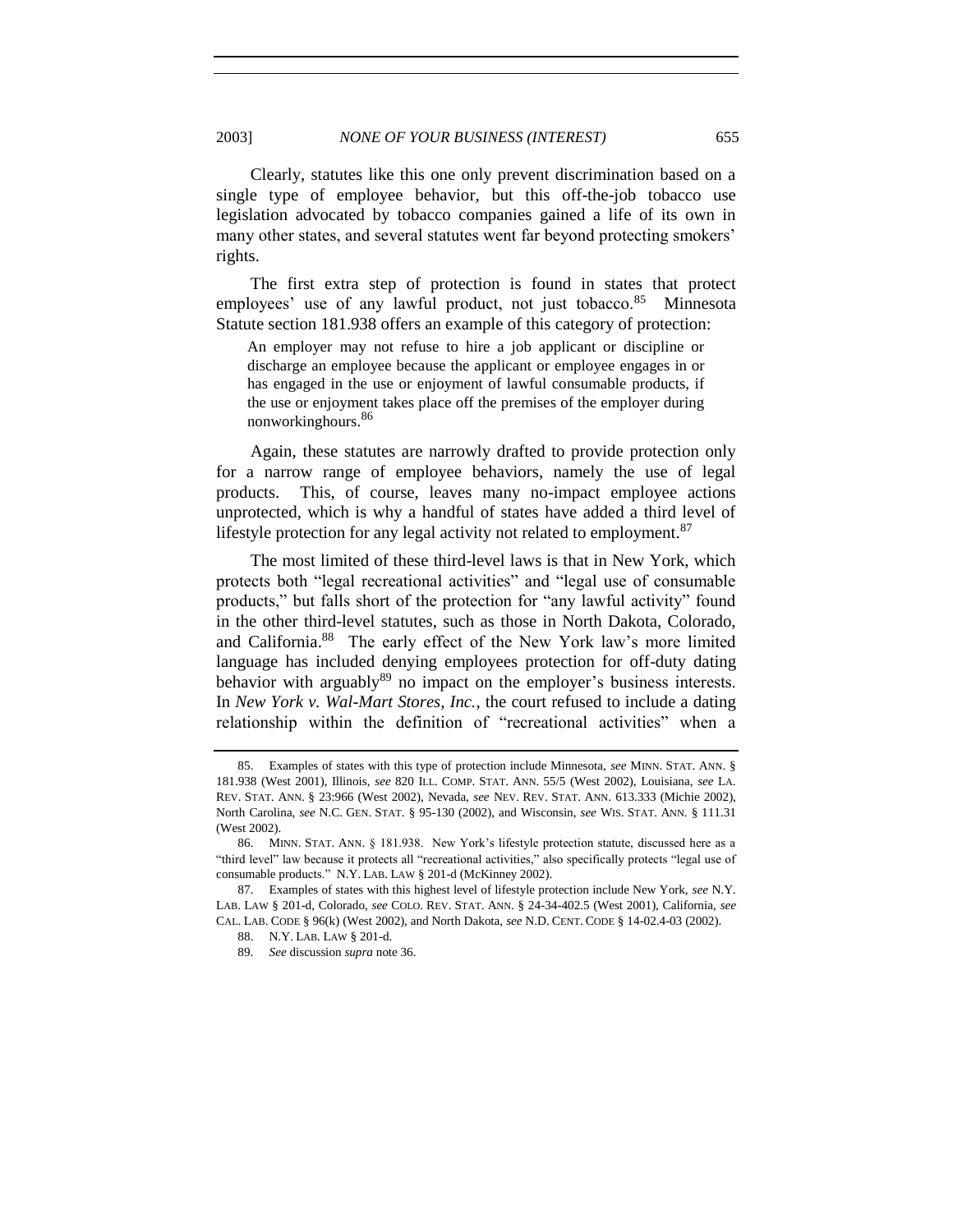married (but separated) Wal-Mart associate was terminated for dating another employee in violation of the company's fraternization policy.<sup>90</sup>

Dating, on the other hand, is certainly a "lawful activity," so it would likely be included in the protection of the more expansive third-level statutes, assuming none of these laws' exceptions apply.<sup>91</sup> An example of such a statute can be found in Colorado, where the law reads:

It shall be a discriminatory or unfair employment practice for an employer to terminate the employment of any employee due to that employee's engaging in any lawful activity off the premises of the employer during nonworking hours unless such a restriction:

- (a) Relates to a bona fide occupational requirement or is reasonably and rationally related to the employment activities and responsibilities of a particular employee or a particular group of employees, rather than to all employees of the employer; or
- (b) Is necessary to avoid a conflict of interest with any responsibilities to the employer or the appearance of such a conflict of interest.  $92$

North Dakota's version is a bit simpler, barring employment actions because of "participation in lawful activity off the employer's premises during non-working hours which is not in direct conflict with the essential business-related interests of the employer.<sup> $293$ </sup> California's law simplifies this even further, neglecting to mention any business-related exception and

<sup>90.</sup> 621 N.Y.S.2d 158, 159 (App. Div. 1995).

<sup>91.</sup> Because of the wide range of activities that are protected on the face of the laws, most higher-level lifestyle protection laws, including Colorado's, Minnesota's, and North Dakota's, also include exceptions allowing for employer control over otherwise protected behavior when that behavior interferes with the employer's business interests. North Dakota provides this protection with a requirement that the lawful activity protected not be in "direct conflict with the essential businessrelated interests of the employer." N.D. CENT. CODE § 14-02.4-03. Minnesota and Colorado both provide an exception for employment actions taken because of employee behavior which relates to any "bona fide occupational requirement" or which might create a "conflict of interest" or the "appearance of a conflict of interest." COLO. REV. STAT. ANN. § 24-34-402.5; MINN. STAT. ANN. § 181.938 (West 2001). There seems to be little practical difference between the two.

Those states with laws that do not include such exceptions may be under-protecting employers:

<sup>[</sup>T]here are numerous situations in which an employee's off-duty conduct would be of legitimate concern to his or her employer. For example, the American Cancer Society should not be forced to hire a smoker, at least not in a high level position involving exposure to the public. But the laws of these states make no exception for off-duty conduct which is inconsistent with the fundamental mission of the employer.

Maltby & Dushman, *supra* not[e 30,](#page-5-0) at 654.

<sup>92.</sup> COLO. REV. STAT. ANN. § 24-34-402.5.

<sup>93.</sup> N.D. CENT. CODE § 14-02.4-03 (2002).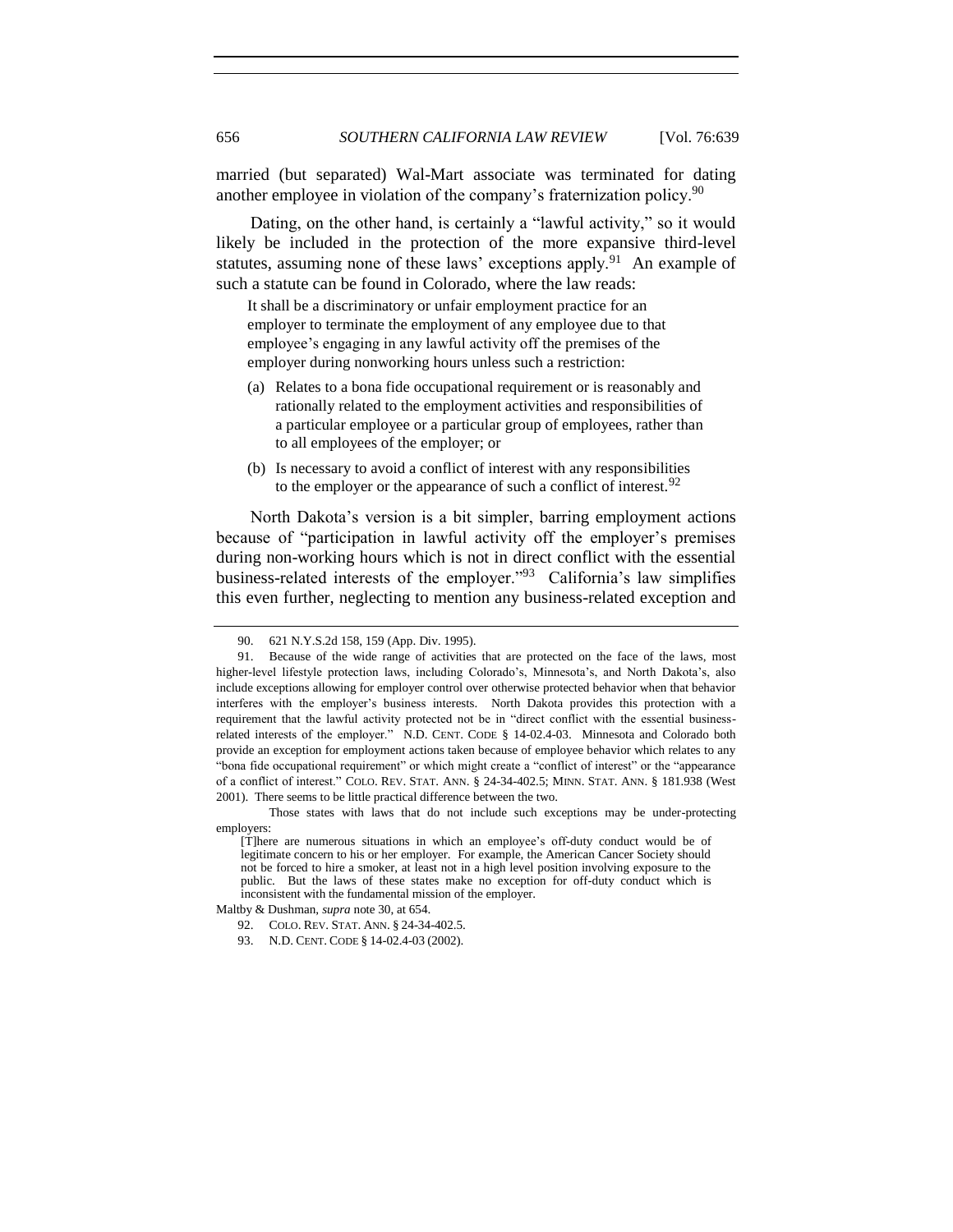prohibiting discharge actions based on "lawful conduct occurring during nonworking hours away from the employer's premises."<sup>94</sup>

Even with the most expansive protection for any lawful activity or conduct, there is still some employee, no-impact behavior left unprotected. First, the term "legal" can be an unnecessary limitation. In most cases, illegal activity does have an effect on an employer's business interests because, at the very least, there can be some implication for an employee's lack of integrity, in which an employer almost certainly has a legitimate business interest. However, an employee who receives a traffic or parking ticket, for example, has committed an illegal act. Without protection, an employer may use that illegal act as a reason to terminate that employee, even though a traffic or parking ticket almost certainly does not have a sufficient relationship to a legitimate business interest.<sup>95</sup>

Second, the requirement that the behavior be during nonworking hours and off the employer's premises, which exists in all of the third-level lifestyle protection laws mentioned above, could be an unnecessary limitation to the lifestyle protection.  $96$  An employer should have no more of a right to use its unfair bargaining advantage to control its employee's no-impact behavior when that employee is on-duty or on-premises than it does when they are off-duty and off-premises. It is true that when employees are on-duty and on-premises, it is much more likely that any given aspect of their behavior has at least some impact on a legitimate business interest, but that is not necessarily the case.

The hypotheticals here need to be a little more far-fetched in order to avoid any possible implication of a business interest, but imagine, for example, an employee who likes to eat sushi for lunch and an employer who hates sushi. Under any of the third-level statutes, the employer would

<sup>94.</sup> CAL. LAB. CODE § 96(k) (West 2002).

<sup>95.</sup> This argument would not apply, of course, if the employee happened to be a courier or driver where traffic tickets do bear a reasonable relation to the employer's legitimate interest.

<sup>96.</sup> These off-duty, off-premises provisions seem to exist as an acknowledgment of the employer's property rights. As discussed above, employers can make the argument that they are paying for employees' time and for the premises on which they work, so employers should be able to control those employees' behavior during that time and on those premises. Just as in the discussion of employer's property interests, *supra* Part I.C, this argument may have some merit, and indeed it does have more merit when applied to the employer's premises and the employee's working time because this can be called more aptly employer "property." However, the same market justifications that are used for regulating the employment relationship in the first place can also be extended to behavior that is "on-duty" and "on-premises." The market is still out of balance whether on-premises and on-duty or not, so there is the same justification for regulation. Therefore, it seems that the off-premises/off-duty provisions of the current lifestyle laws are more of a compromise with employers than they are a rationally-tailored solution for the autonomy-stealing problems of the employment relationship.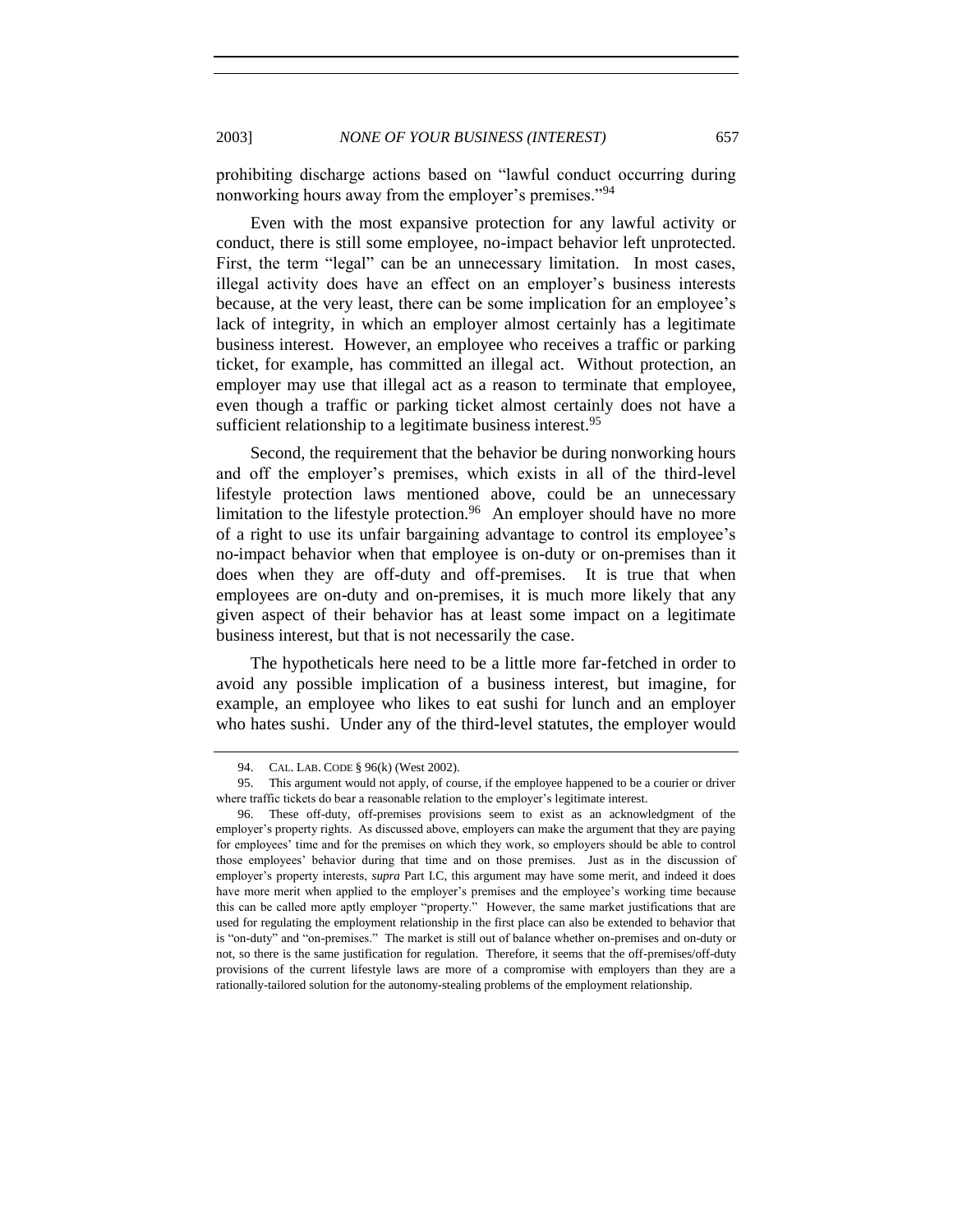not be able to terminate that employee for eating sushi at a restaurant across the street during lunch because eating sushi is a lawful activity. However, if that same employee ate their sushi at their desk, in their private office, with the door closed, during that same lunchtime, it might be an acceptable cause for termination. It is also possible that this same logic could be extended to allow termination for an otherwise protected dating relationship when the person the employee is dating comes to the office for a visit during lunchtime. It is unclear whether courts would take it that far, but ultimately the off-premises, off-duty limitations of many lifestyle protection statutes are an imperfect surrogate for the employer's true business interests and are an unnecessary restriction on the needed protection that should be the goal of the statutes.

Admittedly, the actual constraints imposed by the "legal" and "offduty, off-premises" limitations of the third-level lifestyle laws are relatively minor. Nevertheless, because they do pose some unnecessary limits, there is room for improvement in even the third-level states, and particularly in New York with its protection for only "recreational activities." Furthermore, it is important to note that these third-level laws are the exception, not the rule. Third-level laws can only be found in few states, and the rest of the country has either no lifestyle protection, or has protection that is limited to a relatively narrow range of behaviors.

#### III. PROTECTING EMPLOYEE AUTONOMY

Liberal contract interpretation, antidiscrimination provisions, the public policy exception, and lifestyle protection laws each provide some level of protection for off-the-job employee autonomy, but even taken together, these protections are often far from complete. Liberal contract interpretation only applies when employers voluntarily offer protection; antidiscrimination laws only protect behavior that relates to a protected trait; the public policy exception only covers behavior that is fundamental enough to be protected by deeply established public policy; and current lifestyle protection laws, where they exist, generally only protect a limited set of behaviors. More universal protection is needed, and this Section of the Note will attempt to bring together the basic argument and structure for such a system.

#### A. PRELIMINARY ARGUMENT

When employers restrict any employee behavior, they are using their economic influence to control the autonomy of their employees. Much of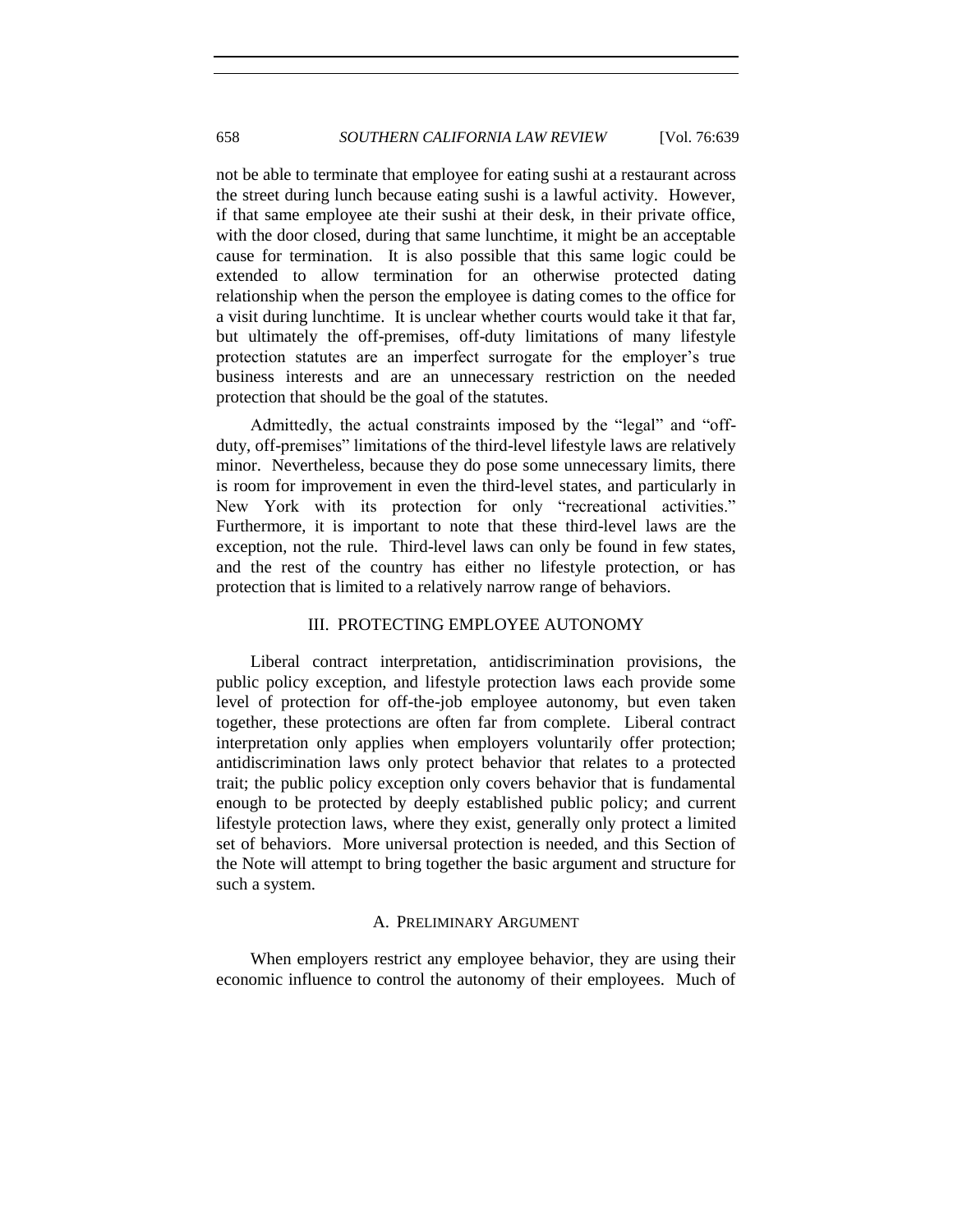the control that employers typically exercise is necessary to satisfy the employer's and the public's interest in efficient business operation. Furthermore, it would be extremely difficult for courts to intervene and weigh the efficiency of each employer restriction on liberty against the autonomy that is lost by the particular employee. Besides, the market for qualified labor theoretically balances this equation automatically as potential employees demand more and more money for increasing restrictions, and employers in a competitive labor market hesitate to terminate good, productive employees. Because of this, courts traditionally stay out of disputes over employee restrictions in all but the most egregious of cases.

On the other hand, when an employer's restriction of employee autonomy has absolutely no impact on the interests of the business, there is no longer any efficiency interest in allowing the restriction; society is simply allowing employee autonomy to be purchased by the employer. Viewed independently, this purchase of autonomy is perfectly acceptable under traditional contract principles, provided the exchange does not violate some fundamental public policy, as exemplified by the purchase of perjury in *Petermann*. 97 However, this purchase of autonomy is acceptable only because it assumes a transaction in a free, well-functioning market where one person voluntarily agrees to surrender their liberty in return for fair consideration from another.

These circumstances cannot be assumed when the "contract" for noimpact employee autonomy is linked to employment. As shown above, the market does little to protect most employees, as employers end up paying little or nothing in exchange for substantial control over intimate aspects of their employees' off-the-job lives.<sup>98</sup> As long as employers maintain their substantial market power over most employees, and as long as the market continues to fail for all of the other reasons this Note has discussed, employers will continue to receive a heavy discount when "purchasing" off-the-job employee liberty. In the present paradigm, only employers in the most competitive situations or with the worst restrictions will ever be truly deterred by the cost.

Current lifestyle protection laws are on the right track in protecting some—and in a few states, almost all—employee autonomy not related to an employer's business-related interest. As one commentator noted:

<sup>97</sup>*. See supra* note[s 69](#page-13-1)[–70](#page-13-2) and accompanying text.

<sup>98</sup>*. See* market discussion and Wal-Mart example *supra* Part I.A–B.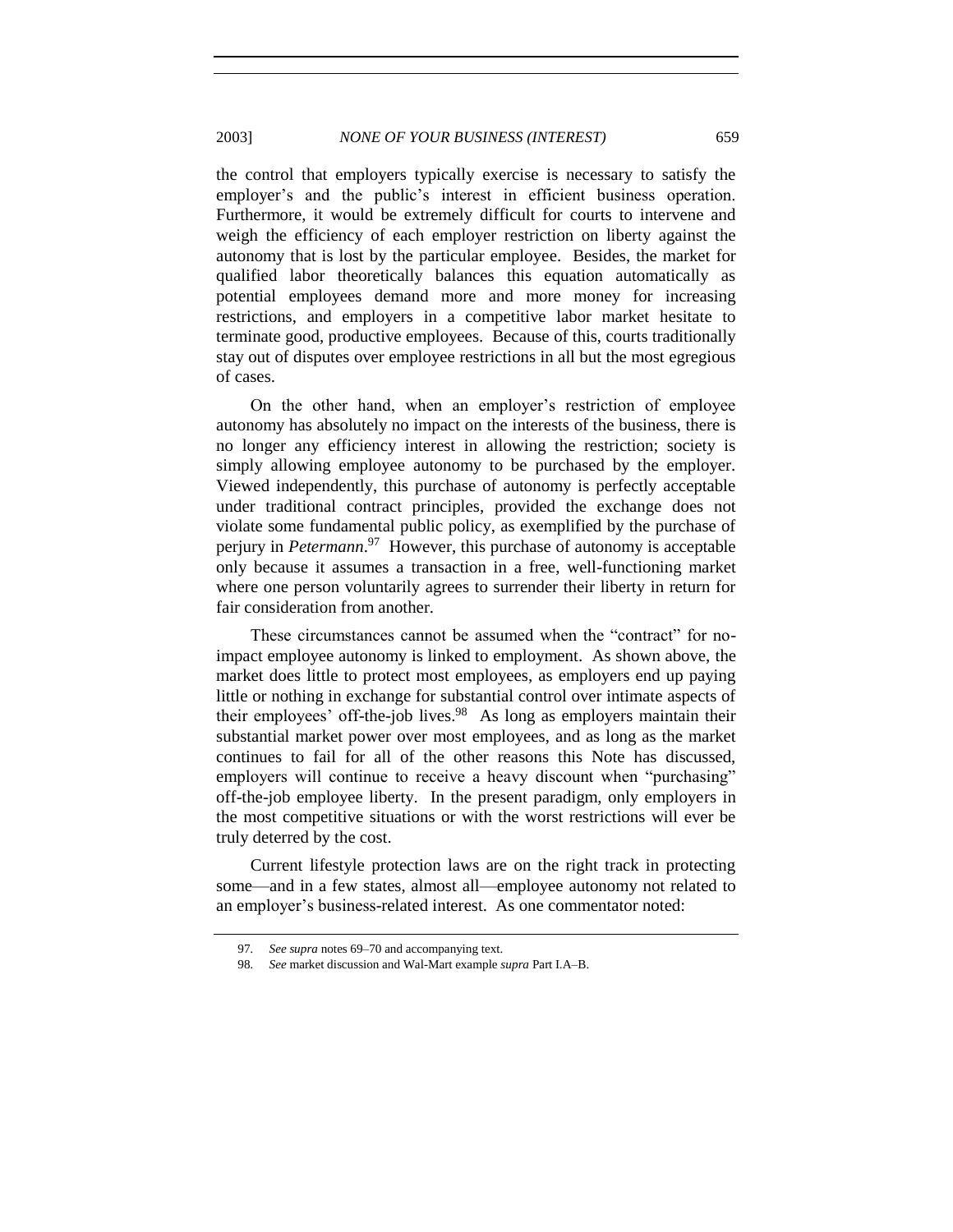It would be unfair . . . to criticize these first legislative efforts [to enact lifestyle protections]. When the first statutes were enacted, little was known about the issue, other than the fact that the abuse existed and was growing. Published material on the issue was almost nonexistent. These early legislatures were sailing into uncharted waters. The most one can expect of such pioneers is that they go in the right general direction, and this they clearly did.<sup>99</sup>

The same arguments that justify current, limited lifestyle protections also justify more complete protection. The real, underlying problem is that employers can use their unfair bargaining advantage to force employees to surrender more autonomy than those employees would if given an independent choice, and more autonomy than the legitimate business interests of the employer can justify. The problem is not limited, as are most current protective laws, to just some particular sets of behaviors that employers should normally not be able to control, so the solution should not be limited to particular sets of behaviors either. On the contrary, the market problem can potentially affect any type of employee autonomy and employee behavior, so the solution should be applied to all autonomy and all behavior that might be unfairly restricted by the bargaining power of employers. And this broad protection should be limited only by the legitimate business interests of the employer since any other property interests of the employer should not be considered when the market is out of balance and those property rights can be easily abused.

Therefore, the legislatures of all fifty states should adopt expanded lifestyle protection legislation that fully protects all employee activities that do not have a sufficient impact on the employer's legitimate business interests.

#### IV. CONCLUSION

There are a number of aspects of this proposal that will need further clarification and input by individual state legislatures and courts. First, states will have to decide how they wish to define the word "sufficient" in the suggestion above. The proposal's use of this word is intentionally vague. States may want to adopt different standards for the requisite impact on a legitimate business interest that would justify an intrusion on employee autonomy. This is not to say, however, that judges should be free to decide the standard used. A baseline standard should be a "more" than de minimis" effect, and states may require a "significant" or even

<sup>99.</sup> Maltby & Dushman, *supra* not[e 30,](#page-5-0) at 657–58.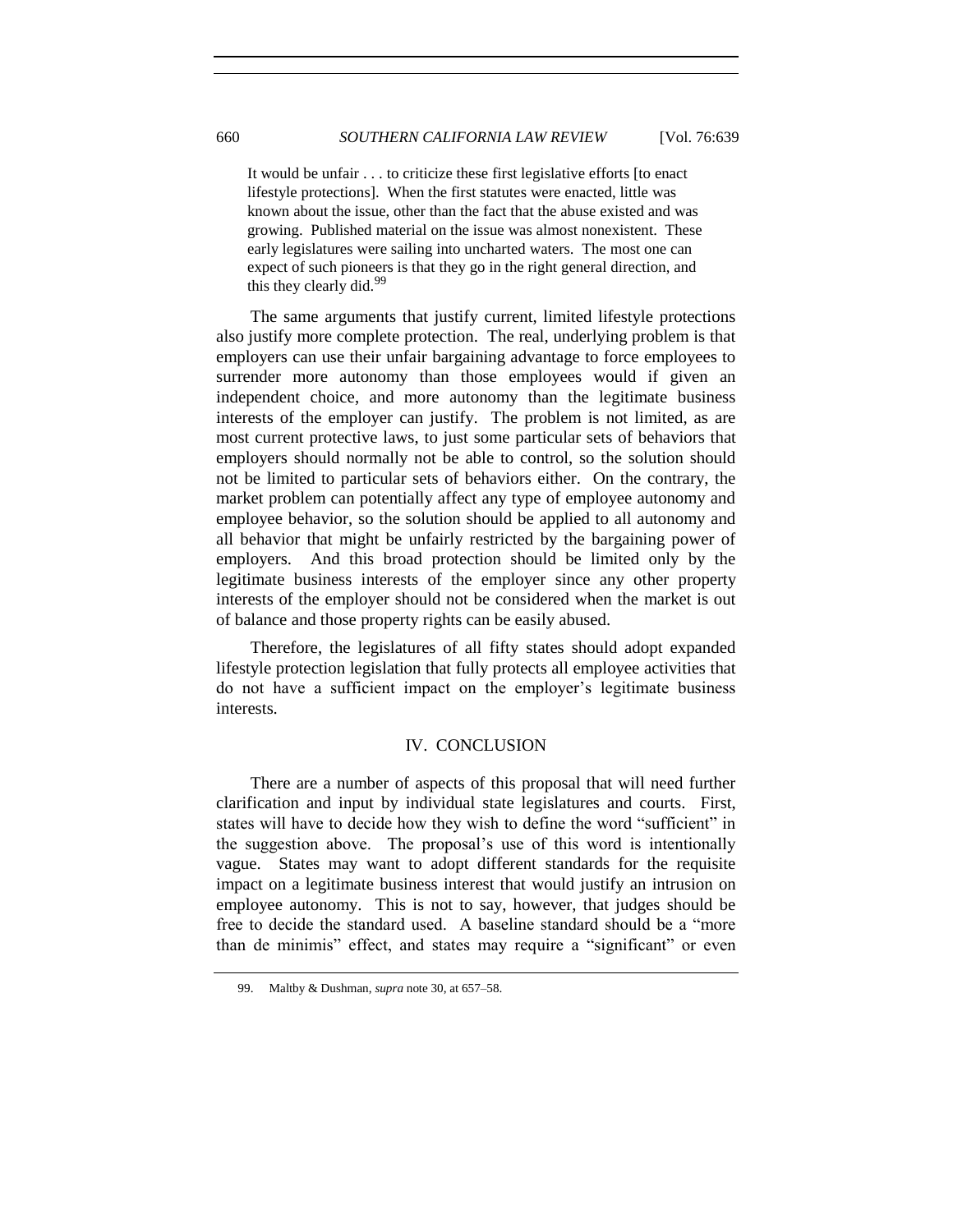―substantial‖ effect, depending on the amount of autonomy they wish to protect. States that do not mind more litigation on this issue might even want to adopt a standard in which employer restrictions on employee liberty must be "in proportion" to some legitimate business interest. Either way, these details are left open for individual states to decide.

The term "business interests" used in the proposal will also need some input from state legislatures and courts. "Job performance" or "bona-fide occupational requirement" is often used in discussions of, and laws controlling, off-the-job conduct restrictions, but "business interests" is generally a broader term, which could potentially include just about any legitimate interest that employers may have in controlling the behavior of their employees. However, the "business interest" language admittedly has the potential to under-protect employees because many things, including perjury or forced political participation as seen in the public policy cases, may have at least some effect on "business interests." Even employer actions based on things like cholesterol level, weight, or dangerous activities like motorcycling as seen earlier are arguably related to an employer's business interest in the safety and health of their workforce, as well as to their interest in reducing health-related costs.<sup>100</sup> The requirement of "sufficient" effect on business interests and the modifier of "legitimate" business interests, both used in the proposal, may limit employer abuse of this broad language, but the final statutes written by state legislatures would need to clarify these terms, preferably including an extensive, nonexclusive list of examples, to help courts decide which particular business interests are sufficient and legitimate enough to merit employer restriction of autonomy.

Under this system, there will certainly be increased litigation over whether an employee's behavior "sufficiently affects legitimate business interests," and many employers will decry their loss of contractual freedom. But the new discussion over business impact will only serve to replace the misguided debate currently taking place in the courts over which no-impact liberties can be unduly restricted by employers who never had any legitimate business justification to contract for the restrictions in the first place. If employers want to contract with their employees

<sup>100.</sup> There will also be evidentiary issues regarding employers who falsely claim that they have terminated an employee for cost-saving or performance-related reasons, but like any other wrongful termination or discrimination case, the factfinder has ways of distilling the truth. At the very least, in the many cases where the motive is purely personal and there is simply no way an employer can justify an employment action based on any business interest, these employees will get the protection they deserve.